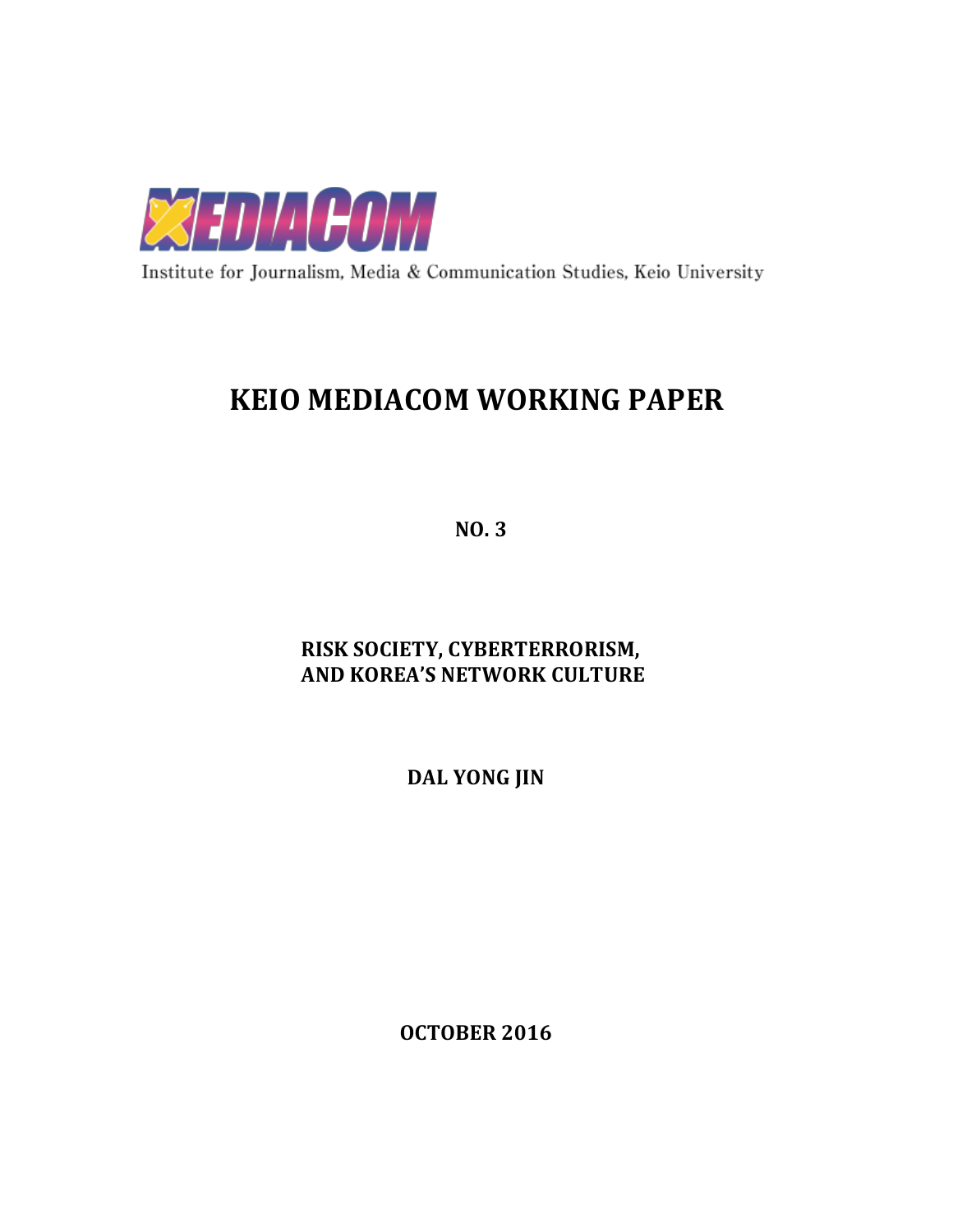### **Risk Society, Cyberterrorism, and Korea's Network Culture**

Dal Yong Jin Associate Professor School of Communication Simon Fraser University [djin@sfu.ca](mailto:djin@sfu.ca)

### **Abstract**

By employing Ulrich Beck's risk society and the critical approach on technology as analytical frameworks, this paper investigates negative aspects of digital technologies in tandem with cyberterrorism. It analyzes the ways in which the rapid growth of digital technologies has led to adverse effects, in particular, cyberterrorism and/or cybercrimes, by exploring the relationship between new technology and cyberterrorism. It critically raises the questions of technical values and ideas of digital technologies regarding cyberterrorism. It discusses the relationship between people and technology to develop a research framework that would help to expedite research on digital technologies by drawing insights from the analysis of risk society. It therefore aims to contribute to this ongoing debate of critical research on new technology by exploring rapidly growing digital technologies and their relationships with cyberterrorism and/or cybercrimes.

## **Keywords**

Risk society; cyberterrorism; new technology; the Internet; informatization; information economy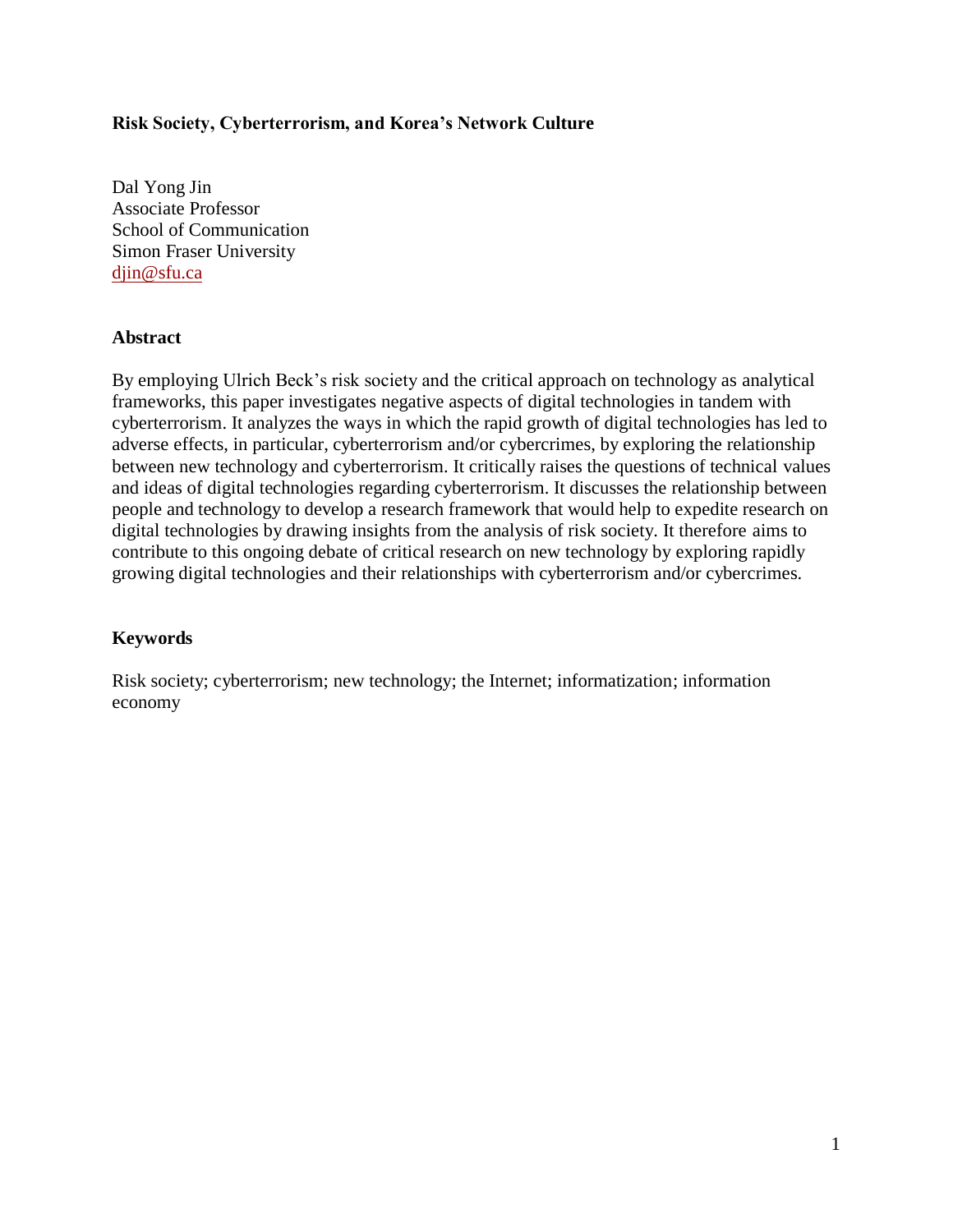#### **Introduction**

The swift growth of digital technologies, including the Internet and broadband services, has provided new opportunities because many people are able to enjoy their online activities and corporations develop new business models. The Internet, broadband services, and smartphones have greatly contributed to the development of the information economy and culture in the 21<sup>st</sup> century. However, new technologies are also blamed for the emergence of several negative effects on our information society. The rapid deployment of the Internet and broadband services has engendered a number of side effects from informatization, which is expected to become a greater challenge as people become more digitally sophisticated.

While there are several dystopian aspects of digital technologies, cybercrimes and/or cyberterrorism have become some of the most significant global issues in recent years. As Ulrich Beck (1999; 2002) argued, technological achievements, such as in genetics, biotechnology and reproductive technology, were producing new kinds of risk, because their unexpected side effects have created new risks as well as new opportunities in our society. What he emphasized was that the nature of risk had changed, from natural to man-made risks and from natural disease to science and technology involved risks. Digital technologies have especially brought about cyberterrorism, which is a new kind of risk. Long before computer communication and network technology were introduced, terrorism had been used to describe "criminal conducts" (Schjolberg, 2007, 1). With the swift growth of digital technologies, however, cyberterrorism has become one of the major threats and risks to our daily lives. Computer experts, security personnel and policy makers in many countries fear that cyberspace—referring to "the realm of computer networks in which information is stored, shared and communicated online;" and therefore, "cyberspace is not purely virtual," because "it comprises the computers that store data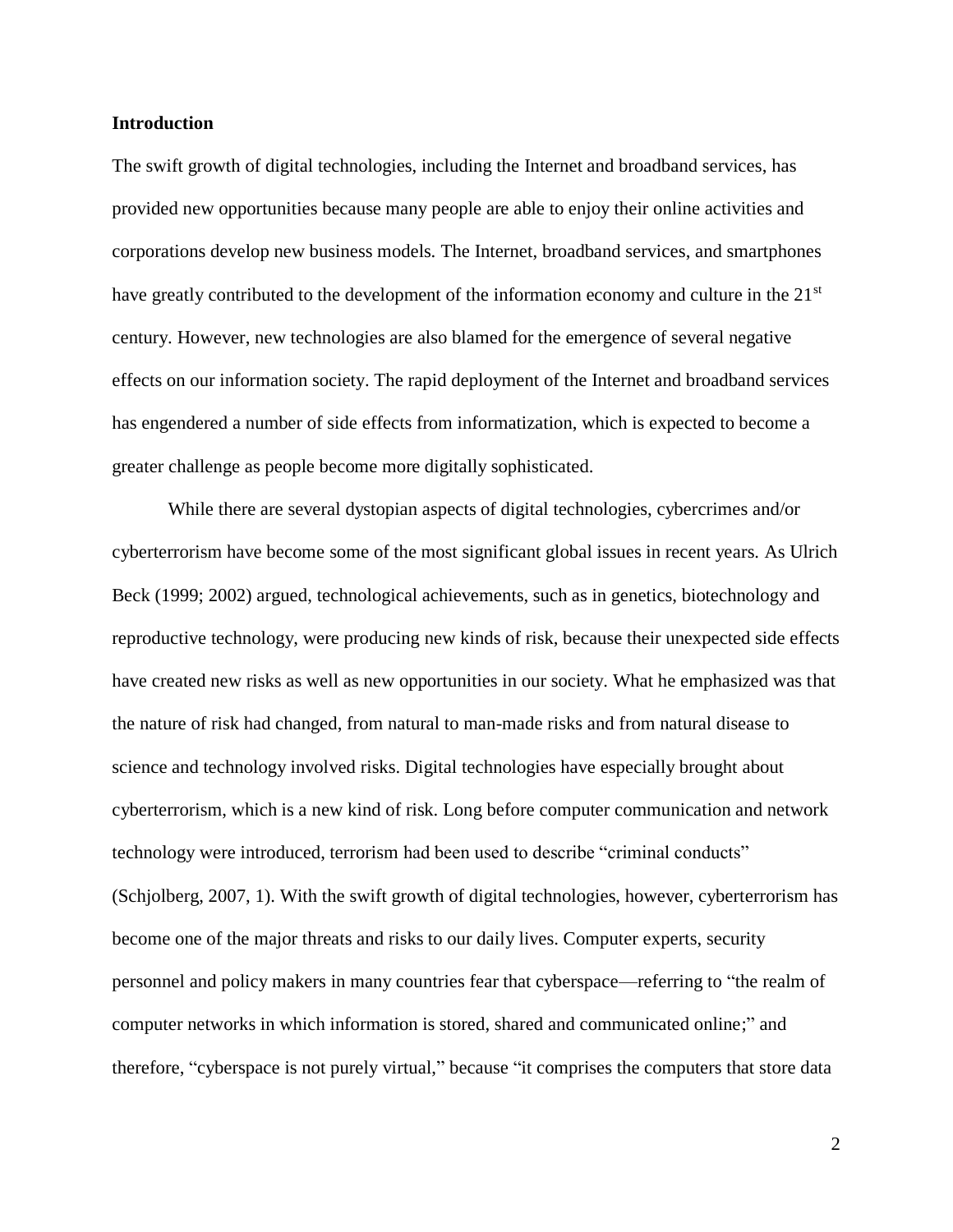plus the systems and infrastructure that allow it to flow" (Singer and Friedman, 2014, 13)—is a target for terrorists.

This anxiety, needless to say, came with the clear warning sent by the terrorists' use of and expertise in Internet and broadband services after the September 11 terrorist attacks on the U.S. in 2001. Since 2001, several theoreticians have identified cyberterrorism as including the possibility of physical attacks on information structure and functions. What they emphasized is that cyberterrorism could represent a new stage in the spread of terror, because it occurs in and via cyberspace. As Verton points out (2003a, xx),

cyberterrorism is the execution of a surprise attack by a subnational terrorist group or individuals with a domestic political agenda using computer technology and the Internet to cripple a nation's electronic and physical infrastructures, thereby causing the loss of critical services, such as electric power, emergency 911 systems, telephone services, banking systems, the Internet, and a host of others.

Dorothy Denning (2002; 2003) has also put forward an admirably unambiguous definition in her

testimony on the subject before the House Armed Services Committee in May 2000:

Cyberterrorism refers to unlawful attacks and threats of attacks against computers, networks and the information stored therein when done to intimidate or coerce a government or its people in furtherance of political or social objectives. Further, to qualify as cyberterrorism, an attack should result in violence against persons or property, or at least cause enough harm to generate fear. Attacks that lead to death or bodily injury, explosions, or severe economic loss would be examples. Serious attacks against critical infrastructures could be acts of cyberterrorism, depending on their impact. Attacks that disrupt nonessential services or that are mainly a costly nuisance would not (Weimann, 2004, 4)

Cases of cyberterrorism include the use of information technology (IT) to organize and carry out

attacks. Forms of cyberterror, such as the dissemination of viruses and hacking as well as

circulation of misinformation are on the rise (Misra, 2003). Government officers, computer and

security experts, and ICT scholars have acknowledged that terrorists are using information

infrastructure to bring havoc to computer systems and thereafter cyberspace and user safety

(Sofaer et al., 2001, vii; Garfinkel, 2002; Schjolberg, 2007).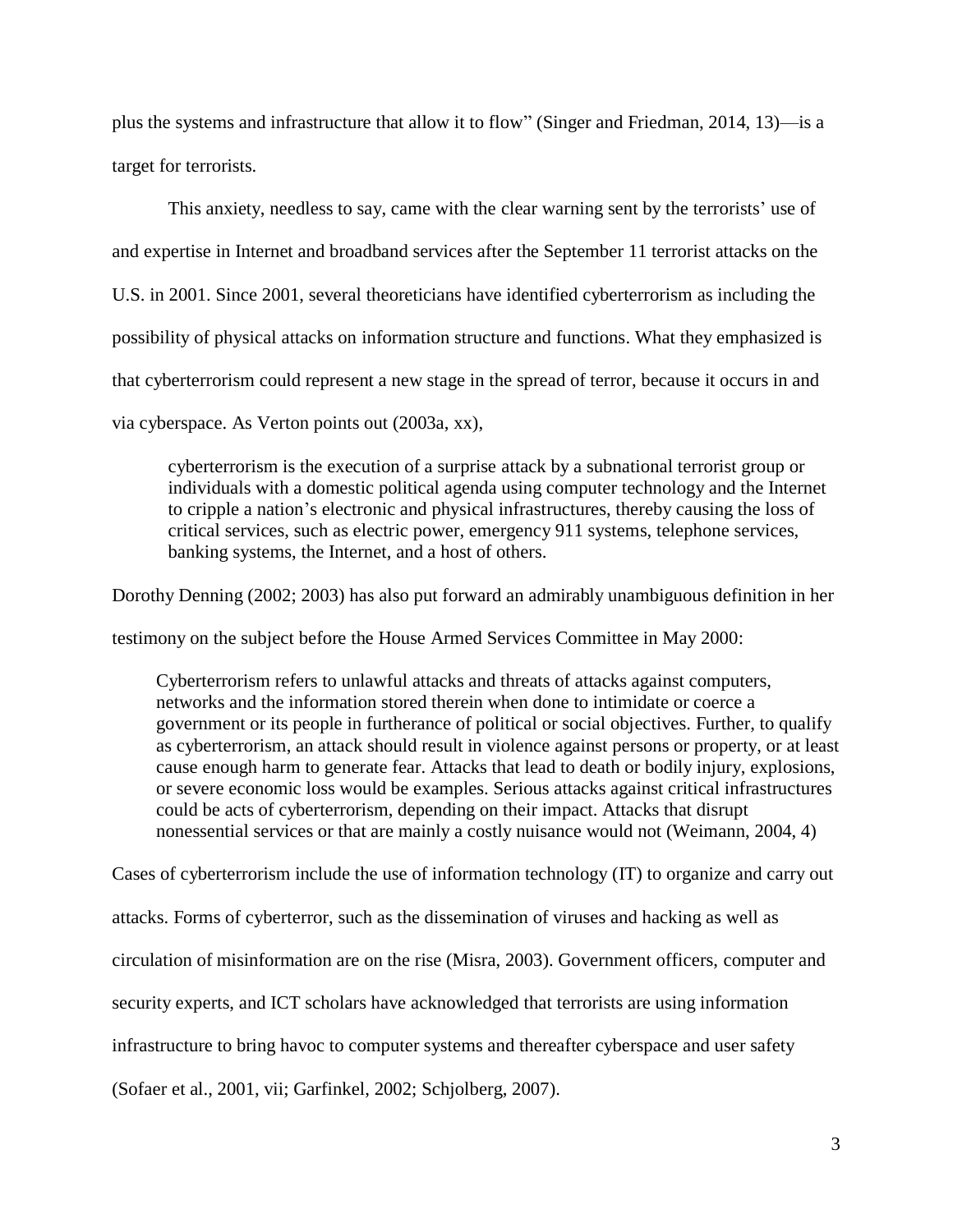In the wake of the growing concern of cyberterrorism, many governments, corporations, and cybersecurity experts have paid attention to cybersecurity measures as a significant means to protect our society from cyberterrorism (Kizza, 2002). These experts and governments are keen about the nature of this kind of new risk, because the nature of the risks threatening our contemporary society, including cyberterrorism, is global (Beck, 1999; 2002).

This paper employs Ulrich Beck's risk society and the critical approach on technology as analytical frameworks for examining negative aspects of digital technologies in tandem with cyberterrorism. It analyzes the ways in which the rapid growth of digital technologies has led to cyberterrorism and/or cybercrimes, by exploring the relationship between new technology and cyberterrorism. It critically raises the questions of technical values and ideas of digital technologies regarding cyberterrorism. It discusses the relationship between people and technology to develop a research framework that would help to expedite research on digital technologies by drawing insights from the analysis of risk society. It therefore aims to contribute to this ongoing debate of critical research on new technology by exploring rapidly growing digital technologies and their relationships with cyberterrorism and/or cybercrimes.

#### **Understanding Cyberterrorism and Risk Society**

As digital technologies, from the Internet to broadband, and again to social media and smartphones, have substantially influenced our daily activities, several theoreticians critically analyze the dystopian nature of these new technologies. As Tsfati and Weimann (2002, 318) observed;

Utopian visions of a virtual state in which citizens hold daily common discussions, communicate needs and demands to their representatives, and vote on various referenda (all using communication by computers) have been raised by thinkers and researchers…. However, with the enormous growth in the size and use of the network, it became clear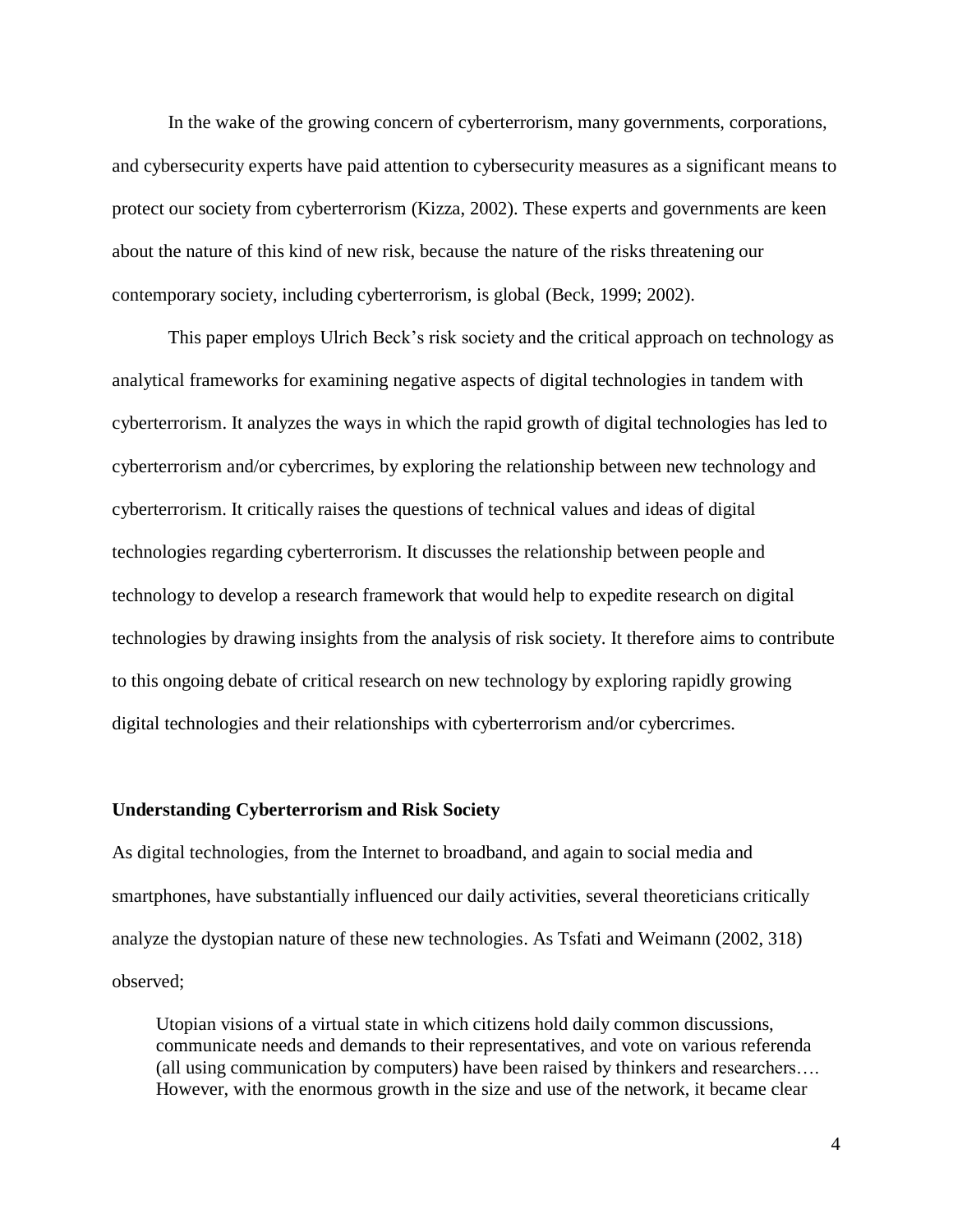that the realization of this ideal was premature. In addition to the fact that this utopian vision was challenged by pornographic and racist content on the Internet, it also became apparent that radical terrorist organizations of various kinds—anarchists, nationalists, separatists, revolutionaries, neo-Marxists, and fascists—were using the network to distribute their propaganda, to communicate with their supporters, to create public awareness and sympathy, and even to execute operations.

They argued that technology contributes to maintaining deeply rooted power inequalities in today's so-called information or knowledge societies (Saravanamuthu, 2002; Mansell, 2004). Dyer-Withefold (1999) also criticized hierarchical managerial and economic models and the type of technological innovation they breed because such technological innovation undermines democratic practices.

In addition, several scholars (Schiller, 2000; McChesney, 2000; Boyd-Barrett, 2006) elaborated on this analysis with detailed research into the operations of capitalist media. This suggests an examination of digital technologies to show how the structure of "global networks and digital information flows and their consumption are informed by predominant and alternative principles, values, and power relations" (Mansell, 2004, 99). As McChesney (2000) argues, the whole driving force behind the rapid growth of ICTs, including the Internet and broadband services, considers new technologies as profitable business and useful for the exploitation of society rather than as a public service. In fact, "technologies embody social choices made by those with power over their construction" (Dyer-Witheford, 1999, 52). As these theoreticians have argued, a technological process stimulates advances of general utility, but the concrete form in which these progresses are realized is determined by those in power over its construction (Hart et al., 2014).

 More specifically, when the debate goes to cyberterrorism, which has rapidly become part of not only negative aspects of digital technologies but also the major part of risk society in the 21st century, many theoreticians express deep concerns. In particular, Ulrich Beck (2002, 39)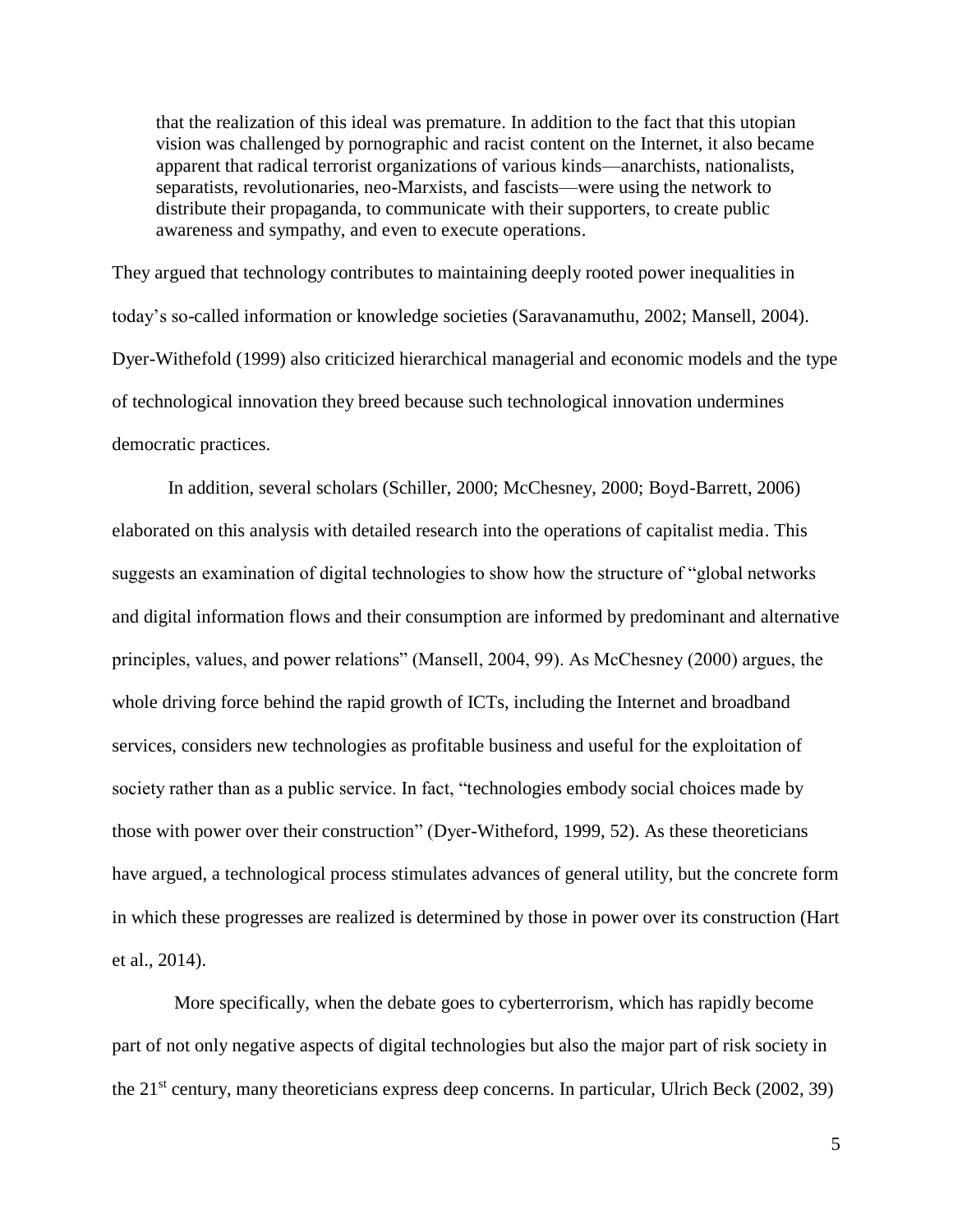right after the September 11 attacks pointed out, "ever since that moment, we've been living and thinking and acting using concepts that are incapable of grasping what happened then…. No one has yet offered a satisfying answer to the simple question of what really happened." What Beck (2002, 41) claimed is that we are living in a 'world risk society' and that "we enter a world of uncontrollable risk and we don't even have a language to describe what we are facing." Beck clearly argued that world risk society does not "arise from the fact that everyday life has generally become more dangerous. It is not a matter of the increase, but rather of the debounding of uncontrollable risks" (41). He explained that this "de-bounding is threedimensional: spatial, temporal and social:"

In the spatial dimension we see ourselves confronted with risks that do not take nationstate boundaries, or any other boundaries for that matter, into account…In the temporal dimension, the long latency period of dangers, such as, for example, in the elimination of nuclear waste or the consequences of genetically manipulated food, escapes the prevailing procedures used when dealing with industrial dangers. Finally, in the social dimension, the incorporation of both jeopardizing potentials and the related liability question lead to a problem, namely that it is difficult to determine, in a legally relevant manner, who causes environmental pollution or a financial crisis and who is responsible, since these are mainly due to the combined effects of the actions of many individuals (41).

Of course, not everything changed after the September 11 attacks. Instead "it only accelerated patterns of the 1990s when Western policymakers understood the world in terms of globalization and risk. This trend raised significant questions about security and war. Ulrich Beck's *World Risk Society* offers important insights into the transformation of war debate. Globalization of risk has affected contemporary war" (Heng, 2006, 86). Security risks, including transnational terrorism, "figured prominently as spurs to war" (Heng, 2006, 86). This implies that as he clearly pointed out, modern risks are mainly transnational, and globalization has expedited the risks, while asking governments and businesses to work together beyond their national boundaries. These governments and businesses have to confront and control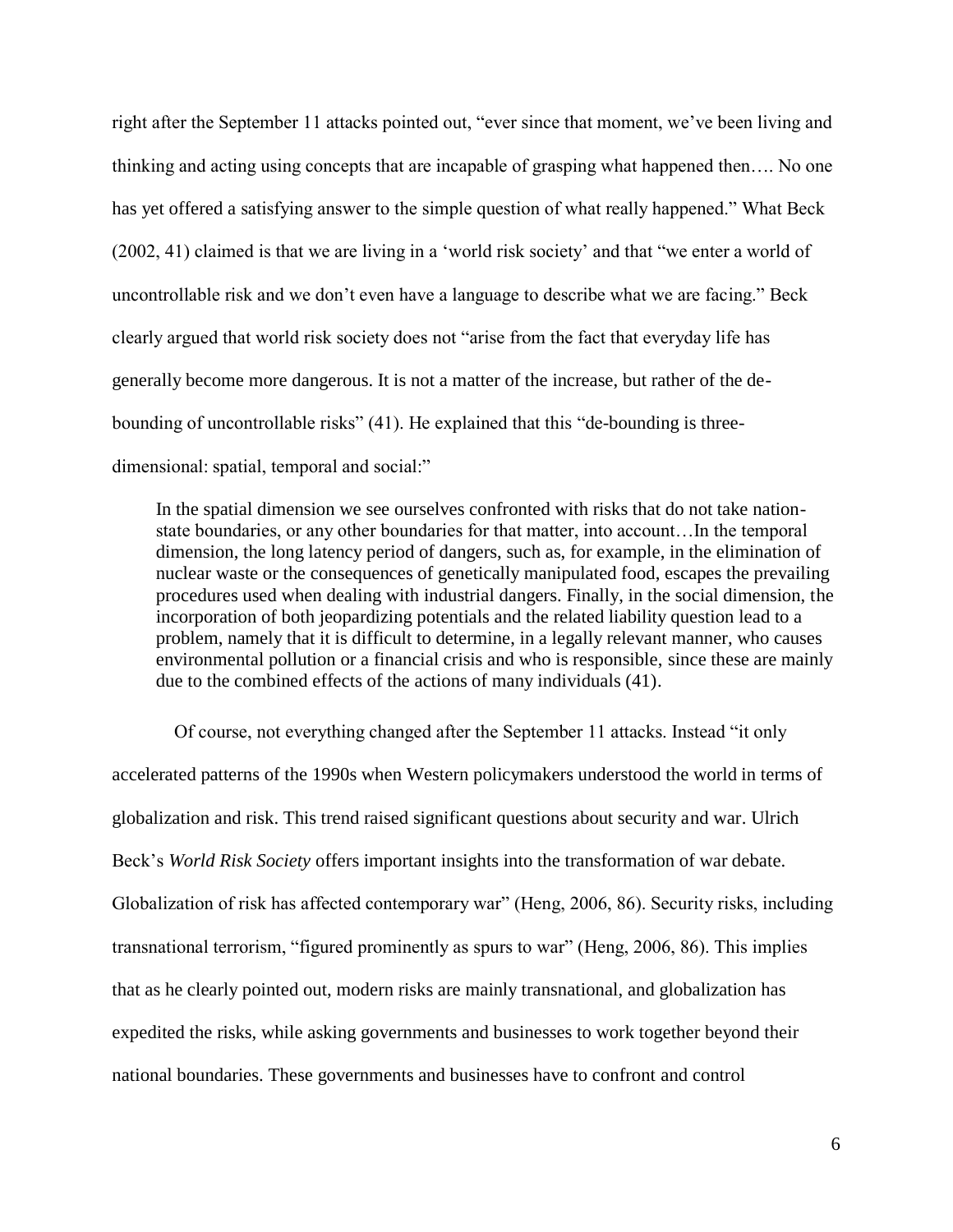cyberterrorism because "risk inherently contains the concept of control," which "presumes decision-making" (Beck, 2002, 40). They particularly understand that world risk society, in this case, driven by the possibility of cyberterrorism has been global in nature (Beck, 2002; Heng 2006), and they develop global cybersecurity measures. As Jarvis (2007, 32) points out, "in the global risk society, no one any longer knows with certainty the extent of the risks we face through our collective technologies and innovations." Therefore, the present study will shed light on the continuing debates on risk society in conjunction with cyberterrorism.

#### **The Growth of Digital Technologies as the Tool of the Information Economy**

From the Internet to smartphones, the swift advancement of infrastructure in the IT sector has expedited the growth of digital society. Most of all, the number of Internet users has soared globally, from 38 million in 1994 to 1 billion in 2005, then again to almost 3 billion users in 2014 (Computer Industry Almanac, 2006; Internet Live Stats, 2016). Until the very early 21<sup>st</sup> century, most Internet hosts were in Western countries because of their advanced technology, capital, and their aggressive government policies (OECD, 2001, 112). However, developing countries in Asia and Latin America have acknowledged the importance of the Internet and initiated its development in recent years, consequently the number of subscribers as well as Internet hosts in developing countries, including China and India, grew. In terms of Internet hosts, at the end of 2012, Brazil, China, Mexico, and Russia were all in the top 10 (World FactBook, 2013). The Internet is established as an important delivery channel, and broadband usage is playing a key role in the growth of the digital economy and society (Menon, 2006). Moreover, it is indifferent to distance and is quickly expandable. Together with a plethora of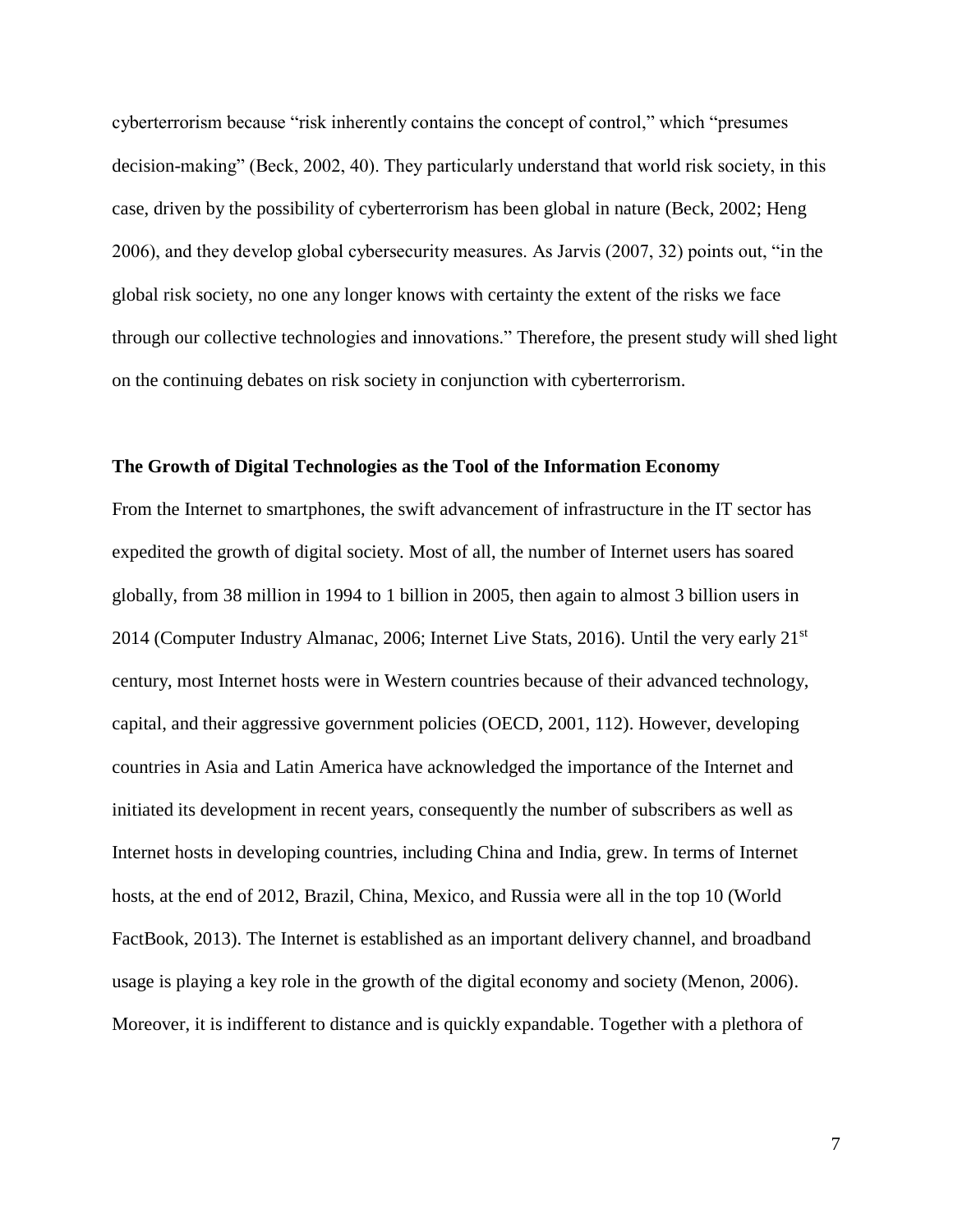other types of user equipment, information technologies are changing the way networks are used to transmit, receive and manage information (Frieden, 2001, 17-18).

 In the midst of the rapid growth of the Internet, broadband service became a cuttingedge business for ICT companies in many countries because high-speed Internet was viewed as a significant part of the high-tech infrastructure of an information society. Broadband provided high-speed access and always-on connections, which resulted in a substantial change in patterns of Internet use. As the *New York Times* reported, a broadband connection typically changes people's Internet usage patterns, "making it much easier and more appealing for listening, viewing still photographs and watching video" (Kirkpatrick, 2003). Broadband services made significant progress, not only in infrastructural facilities but also in increasing the number of Internet users and the expanded application of the Internet. Broadband allowed for what several media and ICT corporations badly wanted: high speed access and always-on connections for a range of lucrative services, including telecommunications, entertainment, shopping and, education (Schiller, 2000).

For many countries, both Western countries such as the U.S. and Canada and developing countries, including China and Korea, how to develop broadband services was one of the most significant priorities on these countries' political-economic agendas (Jin, 2011). For example, former Federal Communications Committee (FCC) Chairman Michael Powell (2001) in the U.S. stated that broadband "has certainly become the central communications policy objective in America." John Chambers, CEO of Cisco, also pointed out that "broadband should be a national priority in this century just as putting a man on the moon was an imperative in the last century" (Papalardo and Martin, 2002, 8). Countries around the world, including the U.S., Canada, China,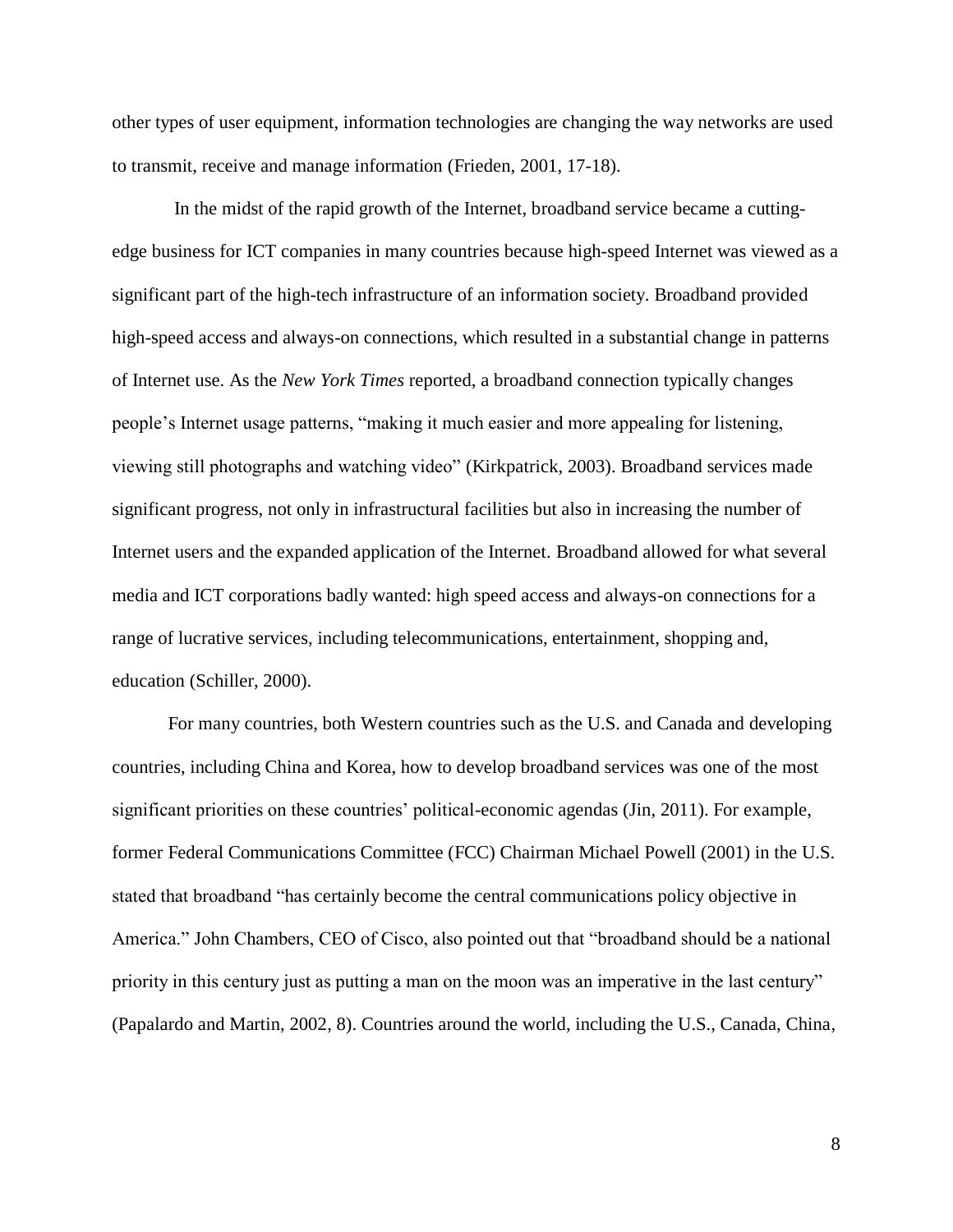Korea, and Hong Kong, and businesses such as AT&T, Verizon Communications, and SK Telecom are pitching broadband as the key to the future of economic growth.

Consequently, high-speed Internet connections have grown exponentially around the world. As one of the most active regions in the world, East Asia has shown the fastest growth in the Internet and broadband services in recent years. Korea had particularly become the global leader in terms of broadband penetration per 100 inhabitants between 2000 and 2005, although it has continued to drop its rank due to its market saturation in the 2010s. According to a report for the first quarter of 2014, for example, 36% of the broadband connections in the U.S. were considered high speed, at speeds of at least 10 megabits per second, which put the U.S. at seventh on the list of countries. In this category, Korea, which has been well known for its superfast broadband speeds, topped the list at 77%, followed by Japan (54%), Switzerland (45%) and Netherlands (44%) (Fitzgerald, 2014).

As expected, the main reason for growing the number of broadband subscribers is for mega-profits. With the rapid growth of the Internet, online transactions, known as electroniccommerce (e-commerce) have increased over the last several years, from \$54.9 billion in 2003 to as much as \$1.672 trillion in 2015, and are expected to grow to \$3.551 trillion in 2019 (Technology Briefing, 2004; Linder, 2015). The Asia-Pacific region is growing faster than any other at a rate of 35.2% year over year, because China, Japan, and Korea are included in the top 10 e-commerce countries in 2015 (Linder, 2015). The issue is that digital technologies cannot guarantee only economic growth. As Robins and Webster (1999, 122) pointed out, "information is thought to be the key to a new phase of economic growth, but it also causes severe damage for today's information society." While enhancing the quality of people's lives, new digital technologies have caused several social problematics, including cyberterrorism.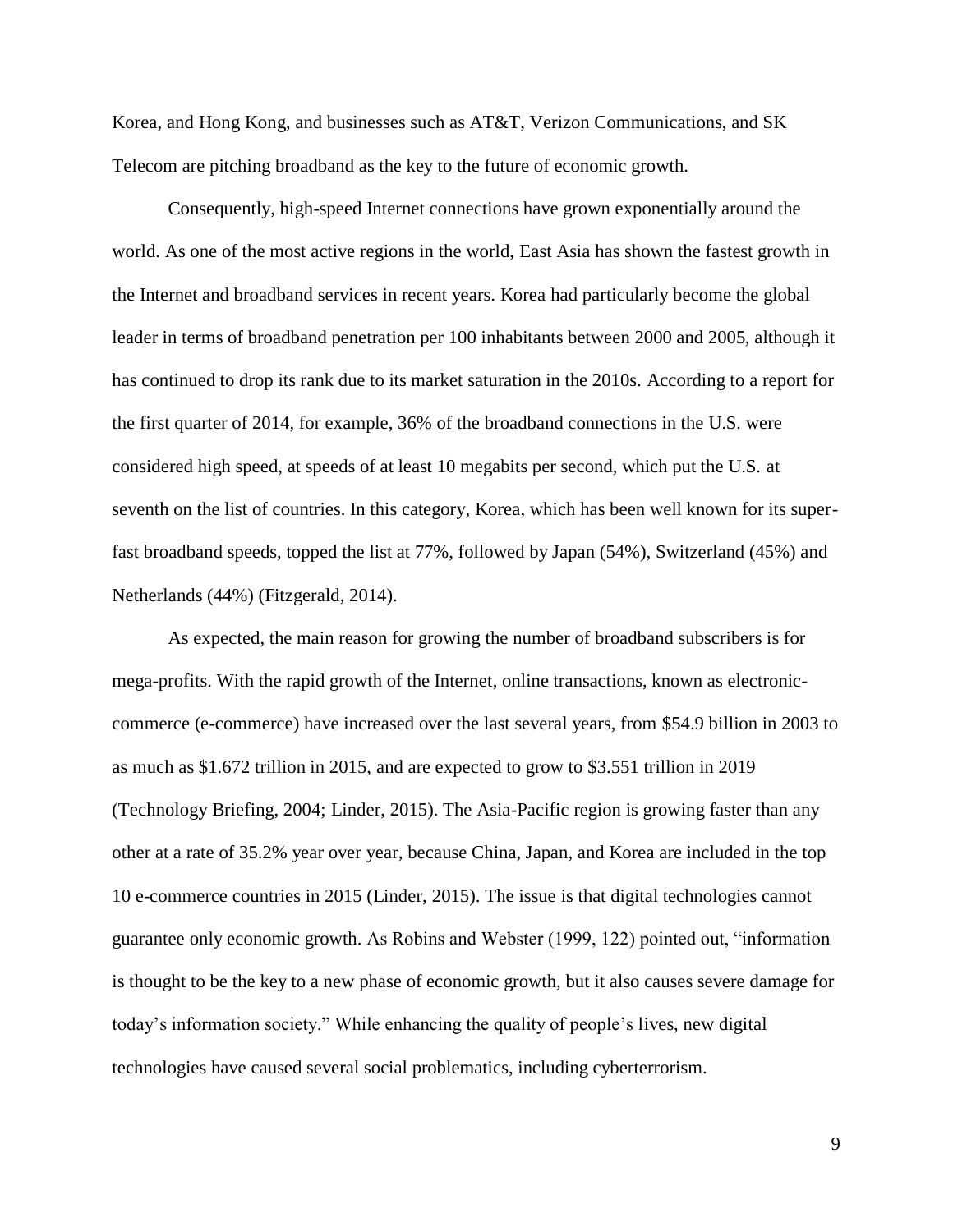#### **Critical Interpretation of Digital Technologies and Cyberterrorism**

The threat of cyberterrorism has increased with the growth of the Internet and broadband services throughout the world because high-speed Internet communication allows terrorists to be decentralized, and thus it is harder to identify and observe their attacks (Bolz et al., 2001, 93). As Tsfati and Weimann point out (2002, 318), "it became apparent that radical terrorist organizations of various kinds―anarchists, nationalists, separatists, revolutionaries―were using the network to distribute their propaganda, to communicate with their supporters, to create public awareness and sympathy, and even to execute operations." In particular, broadband is a likely means of attack, because it can provide easy, always-on, and high-speed access to computer systems and data.

As broadband services have rapidly grown, the number of computer security breaches has been on the rise. While there are several different forms of cyber security issues, cyberterrorism has especially brought about tremendous financial losses throughout the world. For example, cyberattacks caused \$12 billion in damage and economic losses around the world in 2001 alone (Squitieri, 2002). This trend toward rapidly more disruptive and economically damaging cyberattacks has continued throughout recent years. The British insurance company Lloyd's estimates that "cyberattacks cost businesses as much as \$400 billion a year in the mid-2010s" (Cybersecurity Ventures, 2015). Several Asia-Pacific countries, such as Korea, Japan, Singapore, Australia and New Zealand are especially vulnerable due to the recent growth of digital technologies. Attacks on sensitive areas of government are growing more sophisticated in these countries (Lewis, 2016).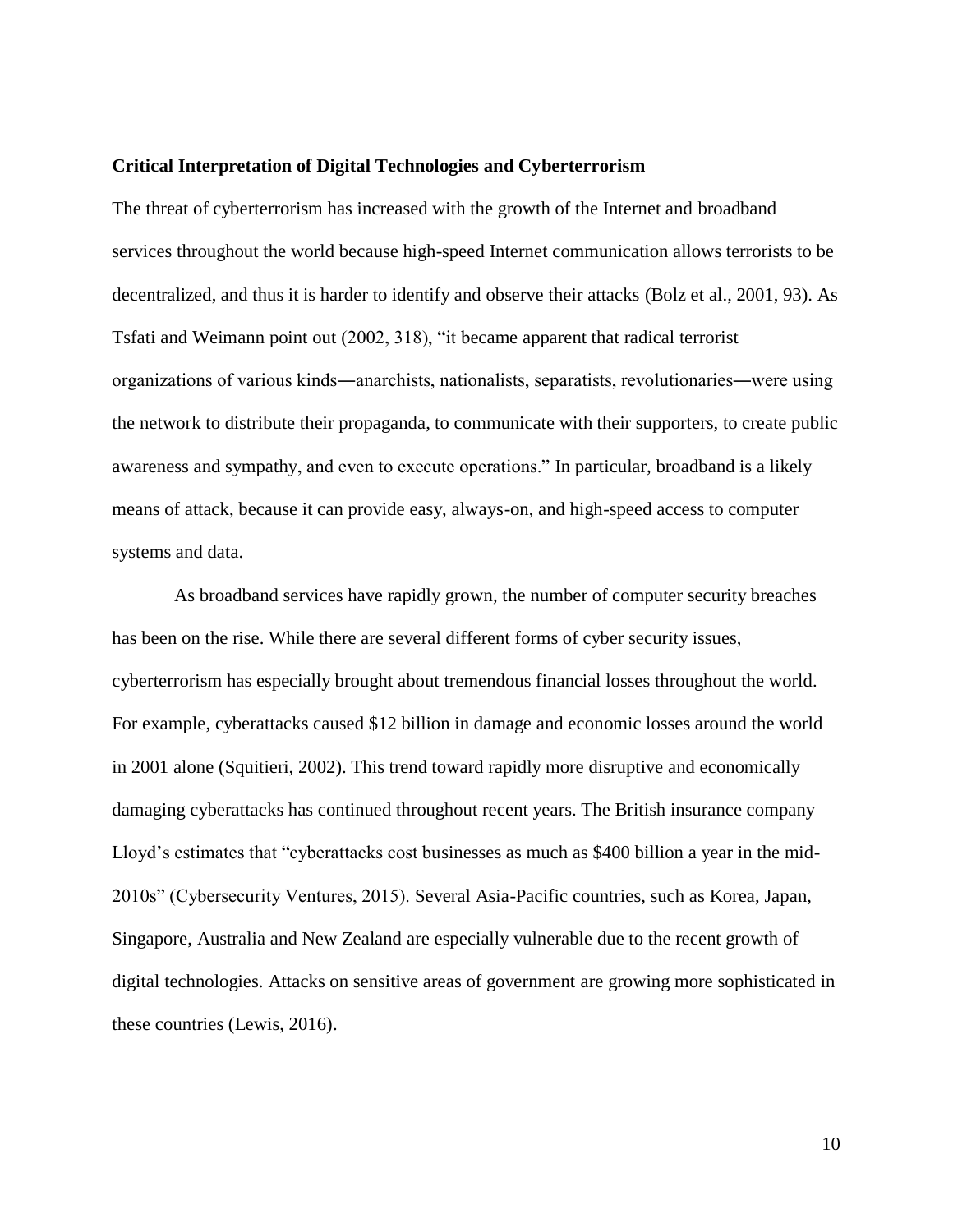Due to the rapid growth of cyber terrorism, many governments and businesses throughout the world have started to pay much attention to cybersecurity in the  $21<sup>st</sup>$  century. The U.S. government spent only \$938 million in 2000 to protect federal computer systems. In the business sector, the situation was not far different (Lemke, 2002, 31). However, increased cyber security concerns after the September 11 attacks in 2001 have stimulated spending for cybersecurity (Jin, 2016). In his fiscal 2017 budget proposal, President Barack Obama of the U.S. asked for \$19 billion for cyber security across the U.S. government, an increase of \$5 billion over 2016 (Volz and Hosenball, 2016). President Obama (2016) believed that "networks that control critical infrastructure, like power grids and financial systems, are being probed for vulnerabilities. Cyber threats are among the most urgent dangers to America's economic and national security." As market research firm Gartner (2015) reported, global spending on IT security was set to increase 4.7% in 2015 to \$75.4 billion, and the world would spend \$101 billion on information security in 2018.

In the case of Korea, the methods of cybercrimes have become more diversified and sophisticated. Computer-related crimes in Korea have indeed increased. Although the rapid growth of broadband services has contributed to the growth of the national economy, the swift deployment of high-speed Internet has resulted in the growth of cyberterrorism and/or cybercrimes in Korea. According to the Korean National Police Agency (2016), computerrelated crimes increased 87.6% over the period 2004-2015, from 77,099 cases in 2004 to 144,679 in 2015. What is interesting in the Korean context is that the PC bang (Internet café) has played a key role. For example, in 2002, when 104,888 computer-related crimes were caught, about 70% of cybercrimes primarily occurred in Internet cafes because cyberterrorists easily hide their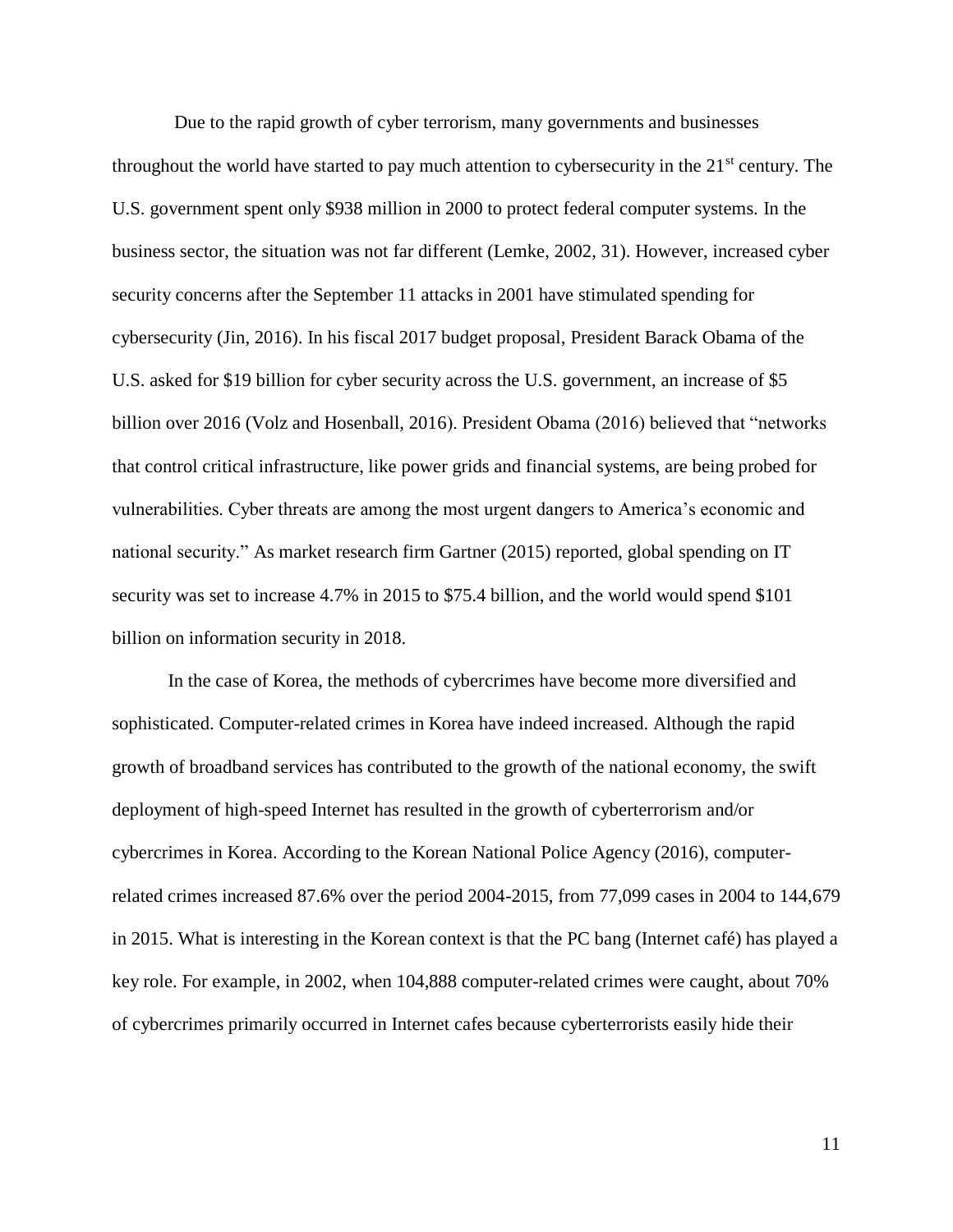identities in public Internet cafes, which are connected to high-speed Internet (Korean National Police Agency, 2003).

Since the end of 2002, Internet cafes in Korea are equipped with high-speed leased lines and multimedia computers, and offer high-speed access to the Internet for almost one dollar per hour. Internet cafes were first introduced during the 1997 economic crisis with only 100 Internet cafes. However, the numbers rapidly increased and they became very popular, with 13,600 in 1999 and approximately 25,000 in May 2002, and still more than 20,000 in May 2006, although the number of Internet cafes has significantly decreased since 2010 and there were only 13,146 in 2014 (Hwang, 2002; Upgrade Business, 2003; Taylor 2006; Korea Creative Content Agency, 2015). These Internet cafes have played key roles in facilitating cybercrimes and cyberterrorism, because, again, cyber terrorists or criminals can easily hide their identities using computers in these cafes.

When we track cybercrimes by perpetrators' occupations, students (high-school and college) composed the largest group of suspects of cybercrimes at 40%. By age, teens made up 44% of suspects, followed by those in their twenties (33%) (Korean National Police Agency, 2002). Therefore, teens and 20-somethings accounted for 77% of total suspects of online crimes in 2001, which means the majority of cyber-related crimes and/or terrorism were committed by young high-school or college students, as a reflection of youth computer expertise. The proportion of teens has continuously decreased while the number of those in their twenties has continued to increase in the early  $21<sup>st</sup>$  century. In 2013, teens consisted of only 16.4%, but those in their twenties accounted for 41.6% (Korean National Policy Agency, 2016). Two major reasons caused this new trend: one is the rapid increase in the number of smartphones since 2010 right after Korea introduced its own smartphones in 2009, and the other is the introduction of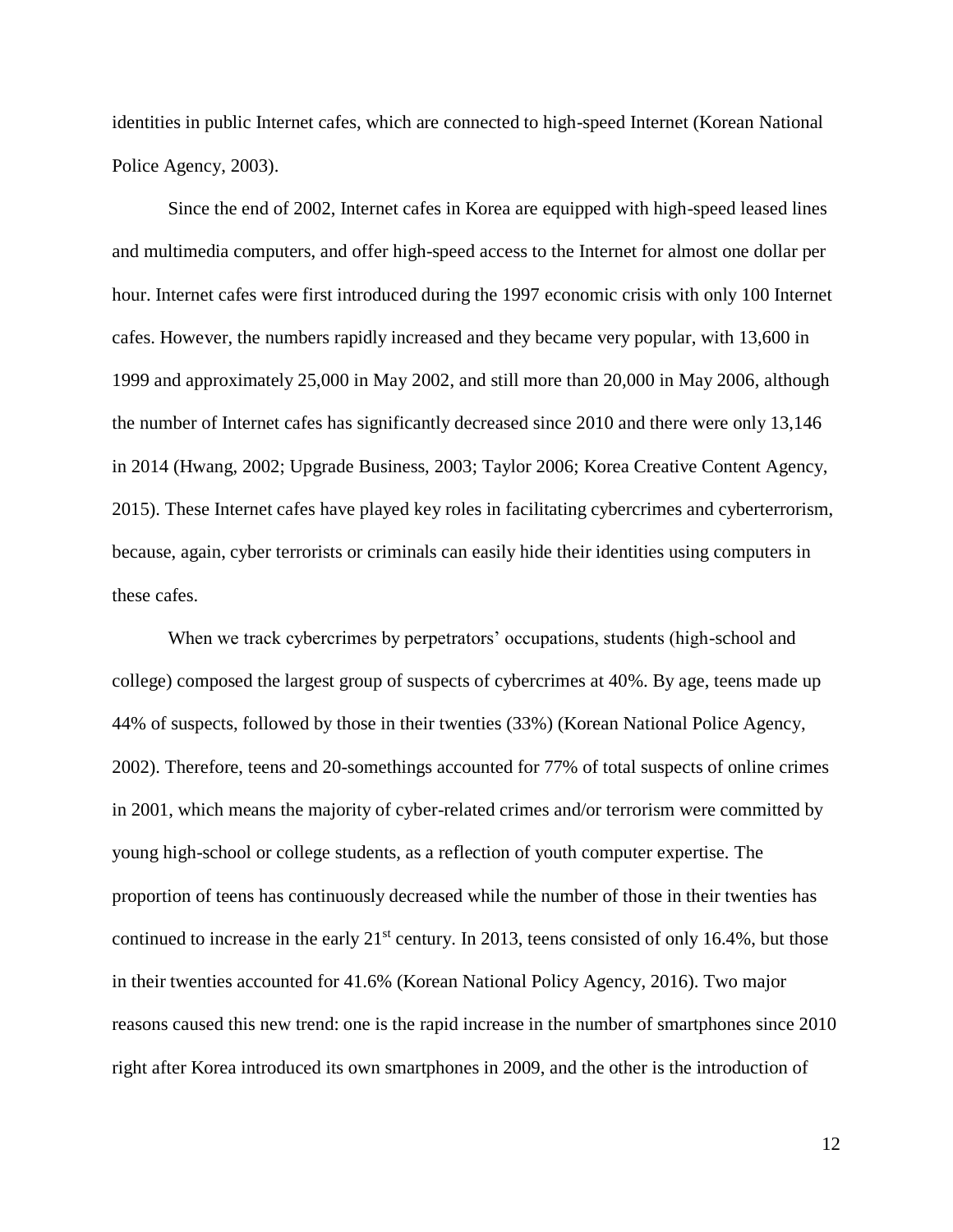large-scale Internet cafes with more computers. In particular, the emergence of the smartphone era has changed the patterns that Koreans enjoy, from online games to mobiles games, so that people go to Internet cafes less frequently than in previous years. As with in many other new technologies, high-speed Internet has been used not only by inventors but also by specific power groups. As the power group in cyberspace, the younger generation has rapidly increased its dominance and has used new technology to disrupt the information society. This means that only 10 years ago, teens consisted of the majority of cyber-related crimes and they, now, as people in their twenties represent the largest group of this particular cyber space issue in the 2010s.

 The next generation of terrorists may grow up in the digital society, as several experts warned (Denning, 2002). "Cyber terrorism could also become more attractive as the real and virtual worlds become more closely coupled, with automobiles, appliances, and other devices attached to the Internet. Unless these systems are carefully secured, conducting an operation that physically harms someone may be as easy as penetrating a Web site is today" (Denning, 2003, 16).

Of course, another serious cybersecurity issue in Korea has been a potential cyberattack by North Korea in the wake of heightened inter-Korean tensions in recent years. North Korea has allegedly launched "multiple large-scale cyberattacks, targeting the websites of South Korean government offices, local banks, and media outlets." Therefore, "major banks and insurers as well as governments have taken steps to tighten their online security to guard against any attempt by North Korea to infiltrate their systems" (*Yonhap News*, 2016). The U.S. and Korean governments attribute a few recent incidents, including the March 2014 attacks against South Korean banks and media agencies and the November 2014 attack against Sony Pictures Entertainment, to North Korea. Prior to this, on 20 March 2013 North Korea initiated waves of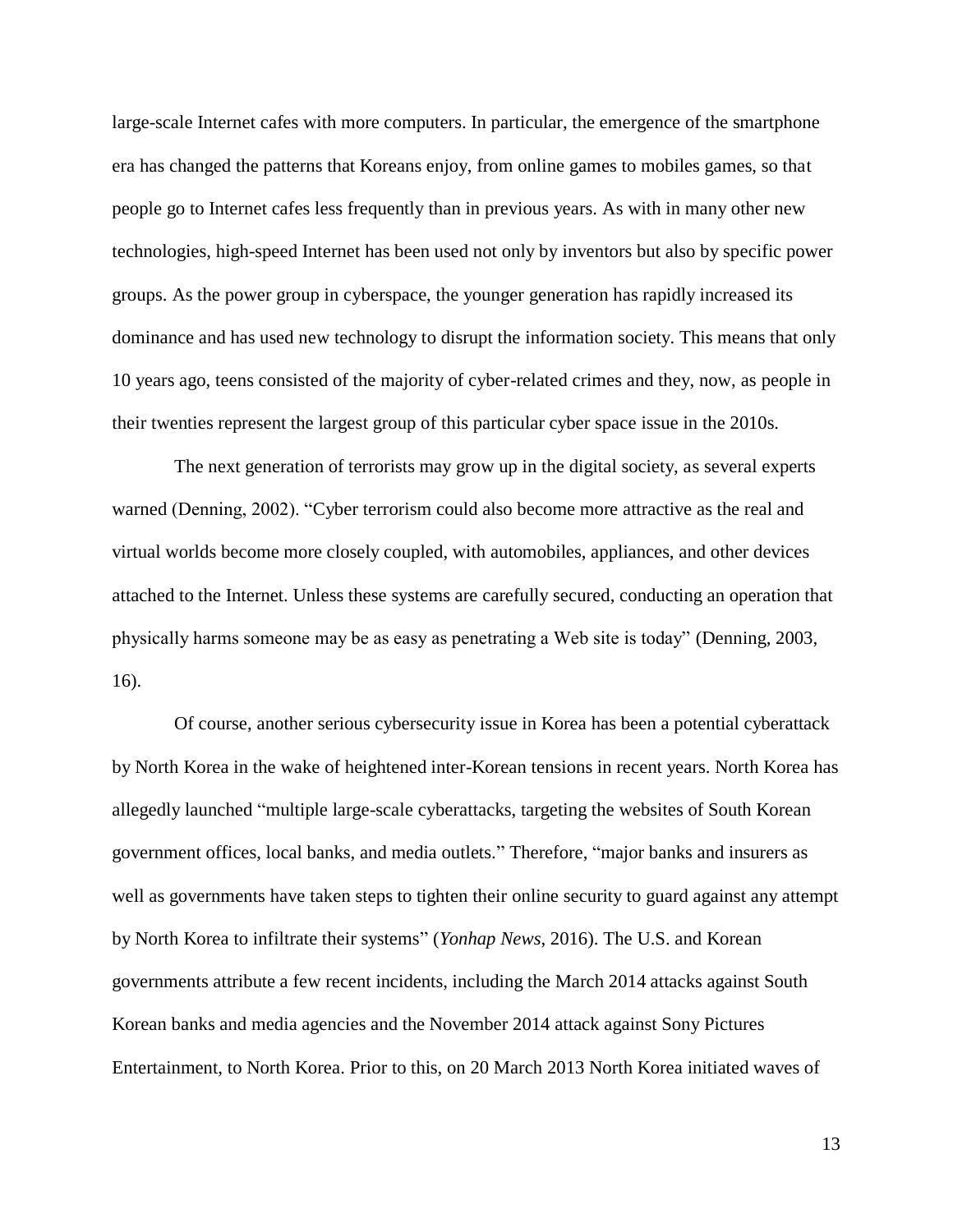cyberassaults using malware called "DarkSeoul" against three Korean banks and three television broadcasters, including KBS and MBC, consequently paralyzing networks (Choe, 2013). Many people, including government officers and cybersecurity experts believe that "North Korea is emerging as a significant actor in cyberspace with both its clandestine and military organizations gaining the ability to conduct cyber operations" (Jun et al., 2015, 4). North Korea has taken "incipient steps toward an engagement with cyberspace whose future remains open, contingent, and largely unpredictable. Whether the internet will have similar effects to that in many other countries, including the development of social media and the cultivation of many-to-many ties, will depend largely on the country's policies and severity of censorship" (Warf, 2015, 117).

Korea is a test-bed for several digital technologies, because this small country has substantially developed several key areas, such as broadband services, Internet portals, online games, and smartphones; however, at the same time, the country has become a show window of the dystopian nature of digital technologies due to its unique socio-economic, cultural, and political milieu. The division of North and South Korea has intensified the concerns of the emergence of cyberterrorism, adding another risk to digitally networked Korean society.

#### **Critical Discourse of Digital Technologies and Cyberterrorism**

The relationship between cyberterrorism and new technology has been critical, as we need to understand its technological value and to institute appropriate security measures. In this regard, we should identify that cyberterrorism occurs when people who have technical expertise use potentially harmful sides of digital technologies; societies that apply digital technologies, including broadband services and smartphone technologies, are extremely vulnerable to cyberterrorism. Cyberterrorism happens because some people deliberate cyberspace as a zone of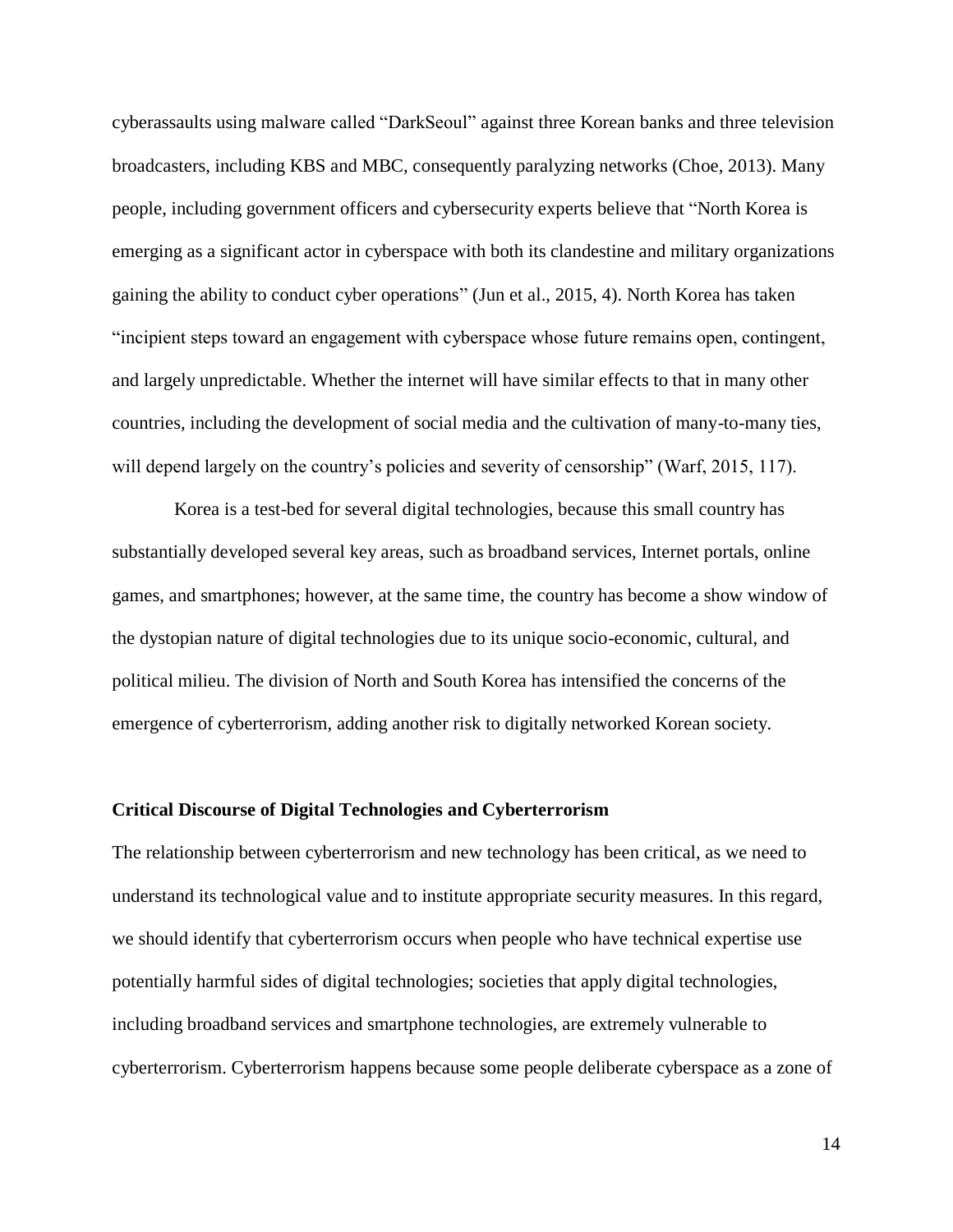unlimited freedom, a grid for free experimentation with no barrier (Robins and Webster, 1999, 91). As Barry Sandywell discusses (2006, 48), "the Net is frequently represented as a lawless zone undermining the solidarities of civil order." This unique and new space provides both utopian and dystopian environments. For many, cyberspace is not a place people rely on for the growth of our digital society. Many hackers enter computer systems by breaking through security measures. A few technical experts, in this case as a dominant power group, but with bad purposes, appropriate new technology to destroy the critical infrastructure of our society.

As Weimann (2004, 6) clearly points out, cyberterrorism is an attractive option for contemporary terrorists for various reasons: 1) it is cheaper than traditional terrorist methods, 2) cyberterrorism is more anonymous than traditional terrorist methods, 3) the variety and number of targets are enormous, 4) cyberterrorism can be conducted remotely, a feature that is especially appealing to terrorists, and 5) cyberterrorism has the potential to affect directly a larger number of people than traditional terrorist methods, thereby generating greater media coverage, which is ultimately what terrorists want.

Cyberspace is defenseless because it is "a geographically unlimited, non-physical domain, in which―independent of time, distance, and location―transactions take place between people, between computers, and between people and computers" (Hamelink, 2000, 9). Unlike traditional physical attacks, cyberattacks have been carried out from Internet cafes, and cyberattacks occur simultaneously on many occasions. Cyberspace enables terrorists to organize their attacks more easily on multiple targets and spread their own agencies over a larger geographic area (Robinson, 2001, 17-20). Unlike our physical world, people can hide their identity in cyberspace; and therefore, many people intend to conduct all kinds of cybercrimes and/or cyber terrorism. Due to the nature of cyberspace mention above, cyberspace has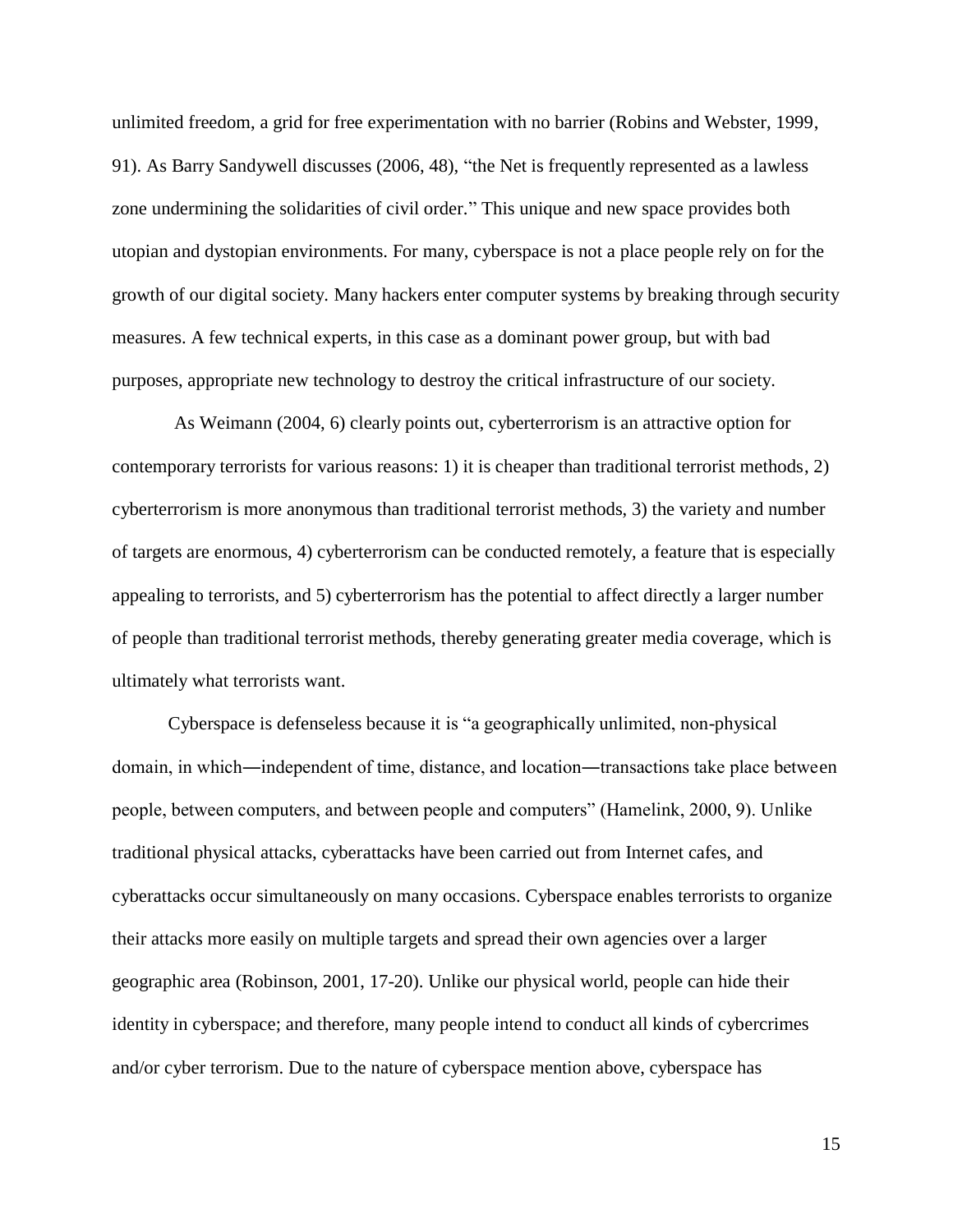especially become a ground for transnational terrorists to achieve their goals by disrupting the system and infrastructure in other countries.

Indeed, as the case of Korean broadband shows, a large potential exists for the majority of cybercrimes to occur primarily from PC bangs because cyber terrorists can easily hide their identities by using public computers. The structure of the network, its international character and chaotic structure, the simple access, and the anonymity furnishes terrorist organizations with an ideal arena for action (Tsfati and Weimann, 2002, 317). The new communication technologies―the Internet and broadband―provide cyber terrorists with "the ability to be halfway around the world instantly, in many places at once, and have an army of compromised machines to do their bidding" (Robinson, 2001, 17-20).

As Beck claimed, "risks arise from the actions and activities of individuals and society through conscious decision making." Beck especially saw "the generation of risk as indelibly connected with the rise of industrial society" (Jarvis, 2007, 31). In other words, cyberterror is a global risk, and as Beck (2002, 41-42) points out, "this should not be equated with a homogenization of the world, that is, that all regions and cultures are now equally affected by a uniform set of non-quantifiable, uncontrollable risks in the areas of ecology, economy and power. On the contrary, global risks are per se unequally distributed."

Space also intermingled with time, which is another key aspect of cyberspace. "Space and time are intertwined in nature and in society" (Castells, 1996, 407). In the age of digital and/or social media, people's information, including people's financial data, birthday, and family information, is easily accessed by the third parties. As people are able to communicate with each other on social media, this kind of new communication has been targeted as commodities by corporations and advertising agencies, but sometimes, people or organizations earn information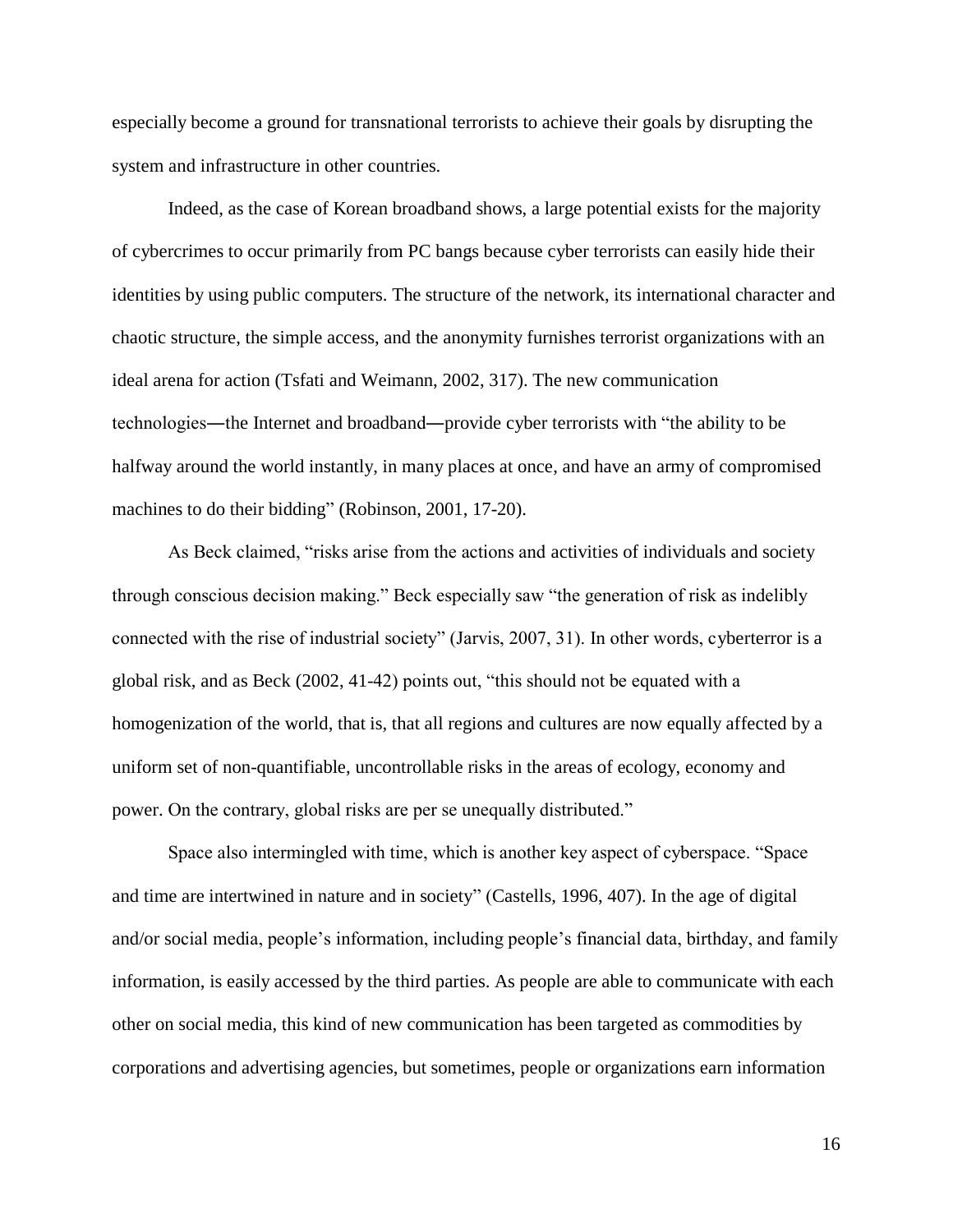and appropriate them to fulfill their goas, either financial or political. This new trend creates a permanent virtual space in which space and time lose their authenticity (Jin, 2003; 2016). The problem is that the expansion of the network through the Internet and broadband services has brought about new forms of risk to our society. As Richard Clarke, chairman of the President's Critical Infrastructure Protection Board, argued, after the September 11 attacks, transnational terrorists began talking about destroying the information society and economy, which is increasingly dependent on networks (Verton, 2003b).

Of course, there is another form of space—national space—which means that in the 21st century, "national spaces have become de-nationalized, so that the national is no longer national….this entails that the foundations of the power of the nation-state are collapsing both from the inside and the outside, and that new realities are arising, a new mapping of space and time" (Beck, 2002, 53). As Edward Snowden's revelations in 2013 proved, in the early  $21<sup>st</sup>$ century, several Western countries have practiced the far-reaching, seemingly unchecked global surveillance being conducted by the U.S. National Security Agency (NSA) alongside a few countries, including the U.K. and Canada ("Edward Snowden Interview," 2013; Hart, 2014, 2860). Both cyberterrorism and cybersecurity are beyond national boundaries; therefore, it is expected that governments throughout the world formulate alliances to protect their cyberspace from transnational cyberattacks.

However, Beck's notion of de-nationalization is not properly working in tandem with cyberterrorism and cybersecurity, mainly because the major players in cyberspace in this regard are nation-states. For example, after the September 11 attacks, the U.S. has established the Department of Homeland Security, which is the largest government agency. As the frontrunner of neoliberal globalization, the U.S. government has continued to demand other countries to open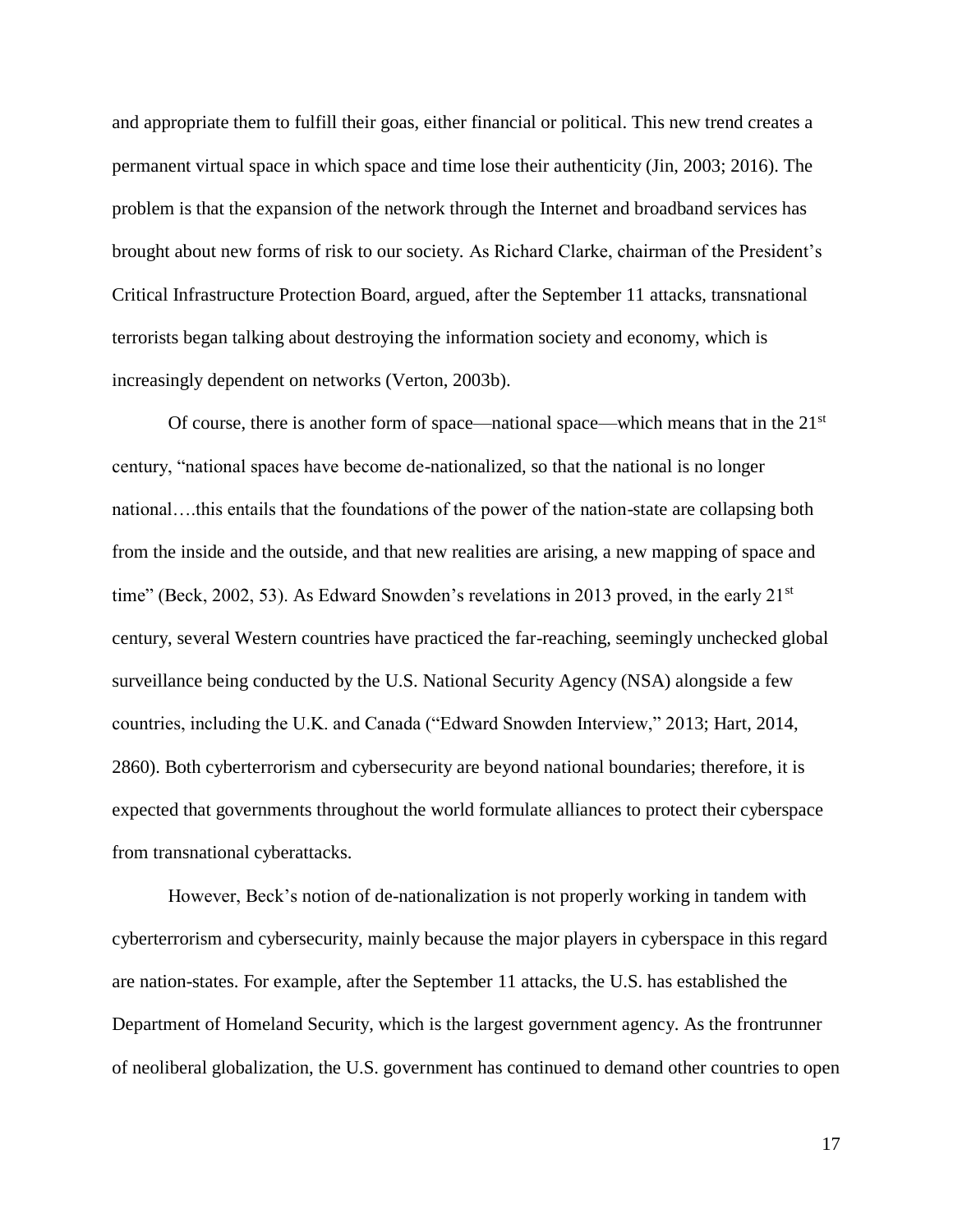their markets in actualizing a small government. On the contrary, the U.S. government had to develop the new agency, which focuses on national security, including cybersecurity. Although the Department of Homeland Security works with other countries, the major focus is domestic.

Most of all, it is not surprising to witness the corrupted use of Internet and broadband services in which cyberterrorism occurs because they do not arise by a sheer act of will. As Lia argues (2005), "modernization and technological breakthroughs are part of the ecology of terrorism in the sense that they inadvertently provide new opportunities for terrorists in terms of weaponry, targets, audiences and anonymity." Internet and broadband services have drawn attention to the commercial, political, and social interests from the beginning of their development. These new technologies have been invented and grown based upon complicated relationships between people, between people and technology, and between technology and technology (Wiener, 1954, 16).

New technologies are "not simply technical machines but communication forms that actively reconfigure social relations and public consciousness" (Sandywell, 2006, 40). Therefore, from its initial development, the Internet and broadband services could be used by a dominant few to disrupt the information society, because the always-on and high-speed service enables more people to exchange larger amounts of information, and terrorists utilize these new technologies. The Internet and broadband services are some of the most significant breakthroughs in modern history and the contemporary digital economy; however, with the rapid commercialization of digital technology, it has become possible for a cyber assault on the critical infrastructure of the information economy and society.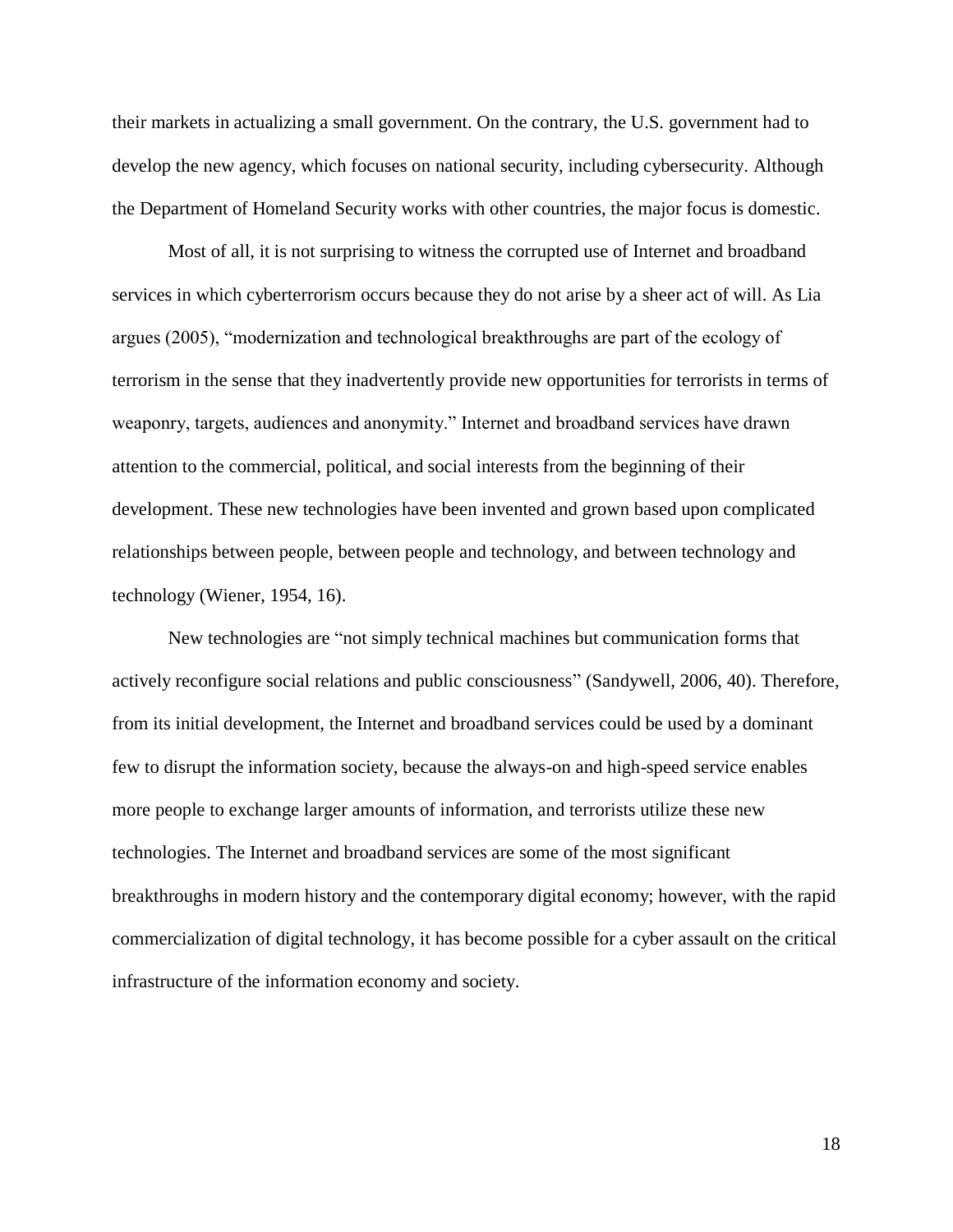#### **Conclusion and Discussion**

This article has examined and discussed cyberterrorism through the lens of Beck's risk society. The swift growth of digital technologies, from the Internet to social media, over the last two decades has revealed both the delights and the dark side of the digital society. Newly developed digital technologies have quickened their pace in line with the evolution of other high-tech products. However, the rapid growth of the Internet and broadband services has also precipitated several negative impacts on our daily lives: new harmful effects such as cyberterrorism and cybercrimes (Drucker and Gumpert, 2000).

The Internet and broadband services are supposedly recognized as wonderful new digital media, which inspire equality in human communication and information sharing. However, with the help of anonymity, high-speed, and geographically unlimited space on the web (Robinson, 2001; Hamelink, 2000), cyberterrorism and cybercrimes are burgeoning in a digital age and are reaching more than alarming levels in many countries. "The dangers from terrorism increase exponentially with technical progress. Advances in financial and communication technology are what made global terrorism possible in the first place." (Beck, 2002, 45). As Jarvis (2007, 46) correctly observes, "Beck is alarmed by the fact of progress in almost every area of human endeavor amid a rampant disregard for ecological preservation, the use of technologies for nefarious purposes and the accelerated generation of unintended outcomes." The victims have been badly frightened by the enormous social costs and the crimes invisibility. Unfortunately, immature people with a poor sense of social responsibility, but possessing computer skills, have contributed to creating a digital nightmare over the Internet and broadband. They do not understand that "cyberspace is not a 'law-free' zone where anyone can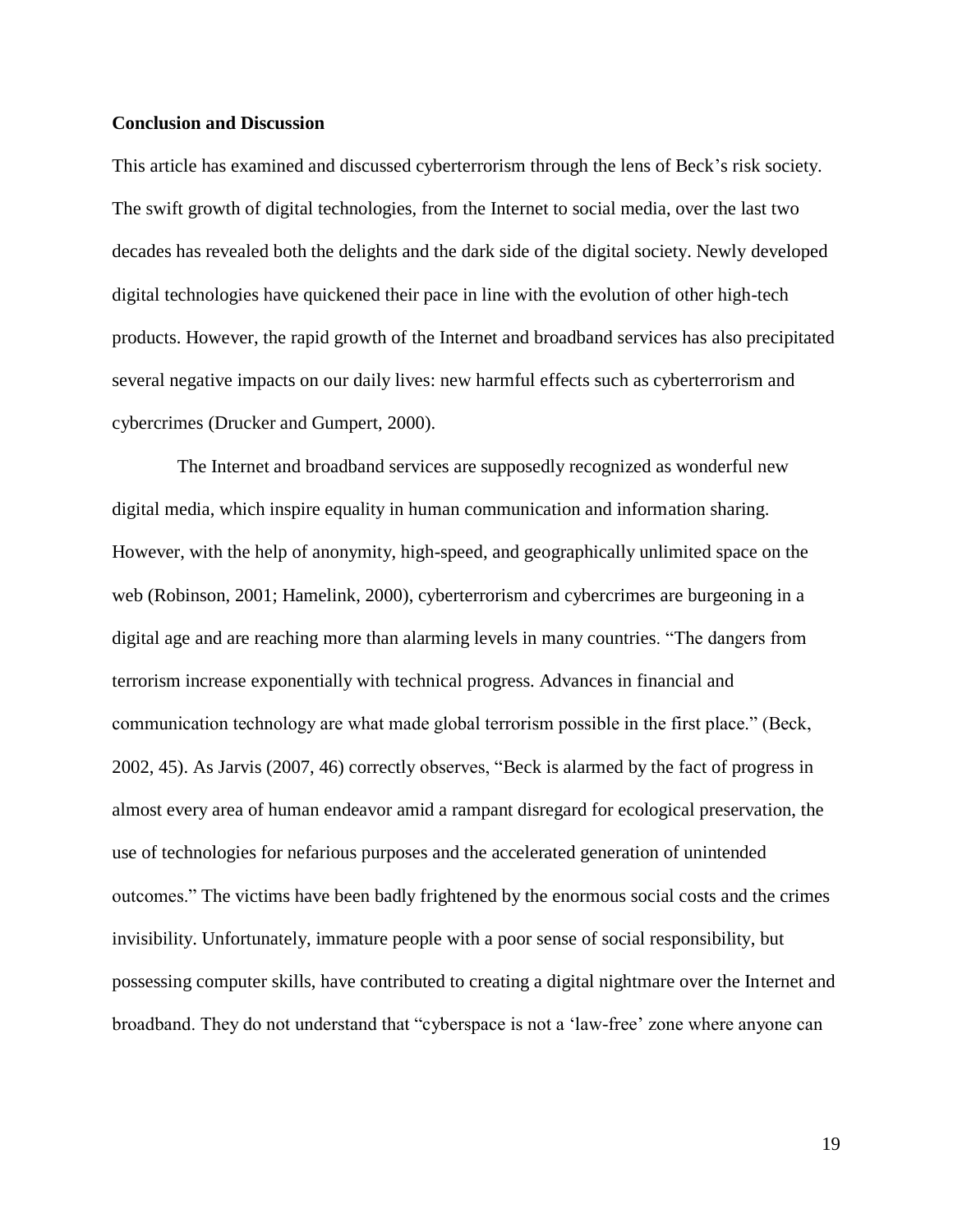conduct hostile activities without rules or restraints" (Schmitt, 2012, 15). Cyberspace can blossom only if we understand it as a place that we nature and protect together.

At the end, what we have are not decisive solutions to cyberterrorism but guidelines for articulating the critical issues of broadband services and cyberterrorism. The power of those who own information and digital media skills―including cyber terrorists and cyber criminals―has expanded. In a digital capitalist society, where networks play a key role (Schiller, 2000), the distribution of power is concentrated, because fewer people possess high-level technical skills, as compared to those who possess only basic skills. Broadband, the new medium, is vital in this process, as it "works to legitimatize the existing distribution of power by controlling the context within which people think and define social problems and their possible solutions" (Jhally, 1989, 67). One of the major users of broadband is a highly educated younger generation and high school and college students, as well as technical experts who are willing to disrupt the information society and digital economy.

Unlike in many new technologies, in which inventors, producers, and corporations have expanded their power, in the case of the Internet and broadband services, a major consumer of these digital technologies has finally become a power group who uses it to distract the digital society, which is very rare. The Internet and broadband, as private entities owned by those seeking technological advantages, became tools for terrorists who have a vested interest in perpetuating the dominant ideology of cyber terrorists and cyber criminals to maintain or increase their power. In fact, cyberterrorism occurs when people use harmful aspects of digital technologies. One of the major characteristics of cyberspace is the impossibility of pointing to the precise place and time where an activity occurs or information traffic happens to be. The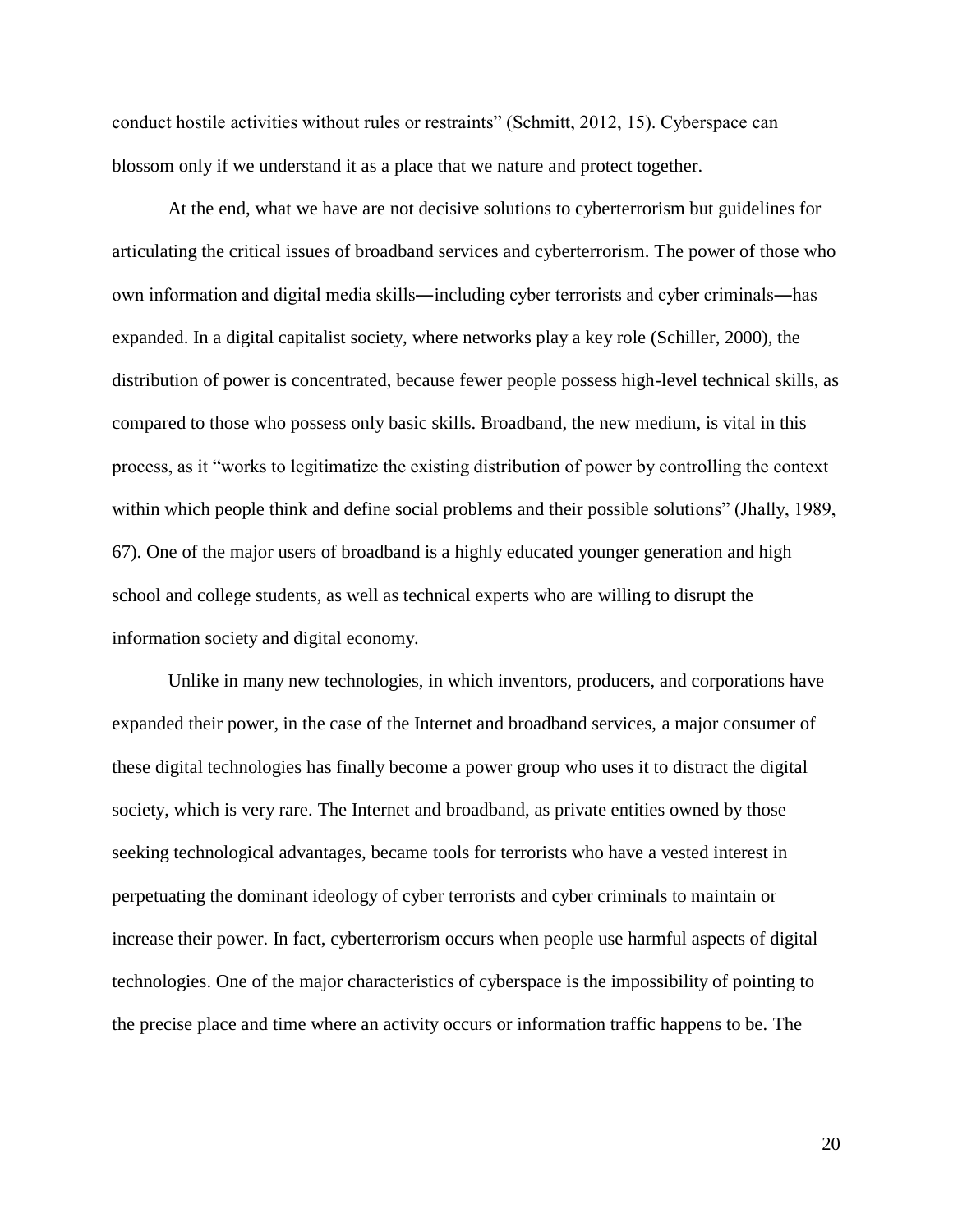spaces of the physical and the virtual world are closely interconnected, and it makes distance meaningless.

In sum, one must admit that technology is not universally rational nor a social and cultural force. Technology is an object, which is socially defined and organized. New technology is not a fate one must seek or avoid, but a challenge to political and social creativity and action. Technology is an important driving force in economic, social, and political change in modern society. However, technological improvements do not necessarily lead us to social progress (Christians, 1995). As with many other technologies, the Internet and broadband have their own values from design to product process, and their (adverse) value penetrates all technical activity. Cybersecurity cannot succeed without comprehending the relationship between people and technology, because another risk society in our modern society continues as members of techsavvy young generation misunderstand cyberspace.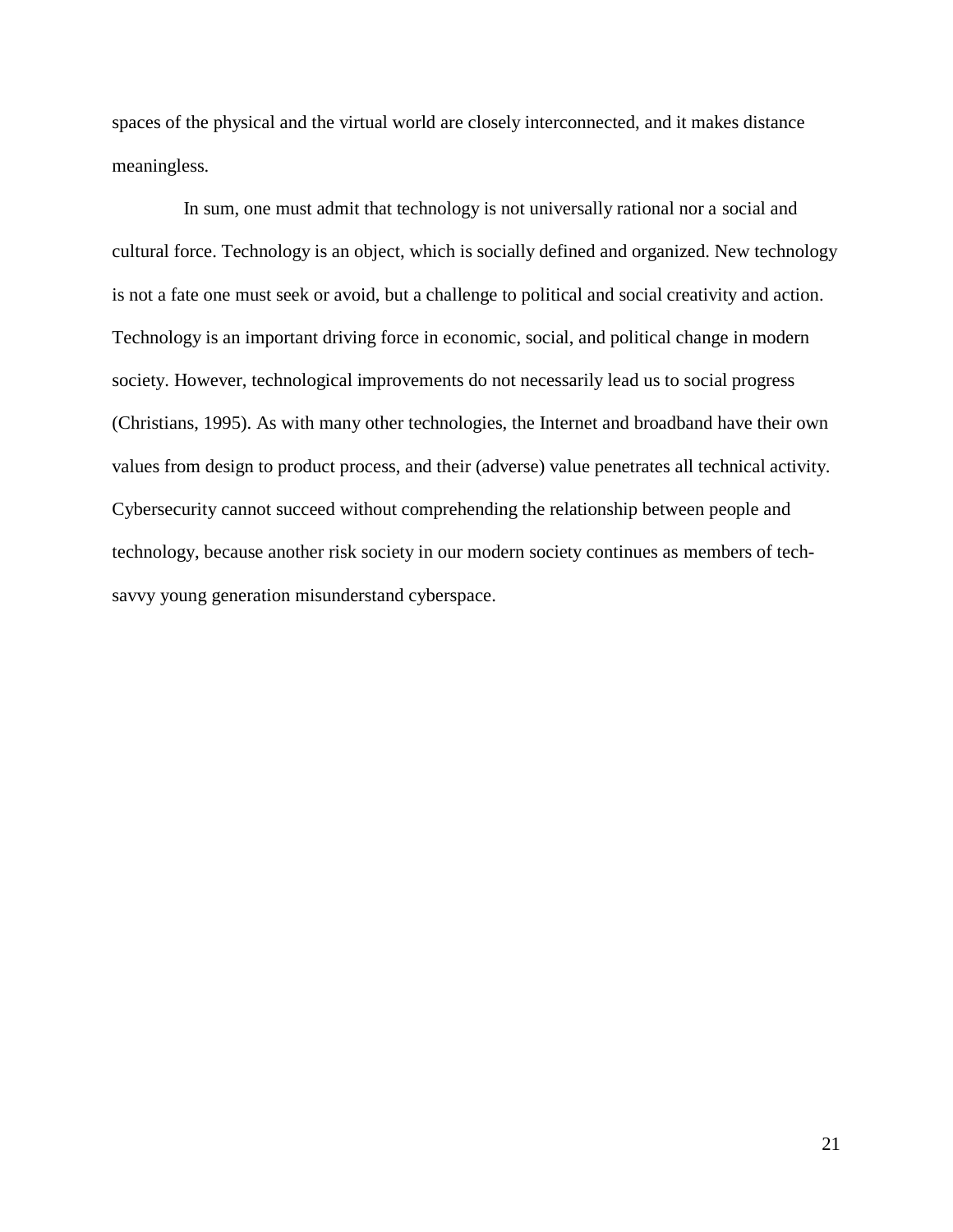#### **References**

Beck, Ulrich (1999). *World Risk Society*. Cambridge: Polity Press.

- Beck, Ulrich (2002). The Terrorist Threat World Risk Society Revisited. *Theory, Culture & Society* 19(4): 39-55.
- Bolz, Frank. Jr., Kenneth J. Duponis and David P. Schulz (2001). *The Counter-terrorism Handbook: Tactics, Procedures, and Techniques*. New York: CRC Press.
- Boyd-Barrett, Oliver (2006). Cyberspace, globalization and empire. *Global Media and Communication* 2(1): 21-41.

Castells, Manuel (1996). *The Rise of the Network Society*. Malden, MA: Blackwell Publishers.

- Choe, Sang-hyun (2013). Computer Networks in South Korea Are Paralyzed in Cyberattacks. *New York Times*. 20 March. http://www.nytimes.com/2013/03/21/world/asia/south-koreacomputer-network-crashes.html?pagewanted=all&\_r=1
- Christians, Cliff (1995). Propaganda and the Technological System. In *Public Opinion and the Communication of Consent*, eds. Theodore L. Glasser and Charles T. Salmon, 156-176. New York: The Guilford Press.
- Computer Industry Almanac Inc. (2006), January 4. Worldwide Internet Users Top 1 Billion in 2005 (press release).
- Cybersecurity Ventures (2015). Cybersecurity Market Report.

http://cybersecurityventures.com/cybersecurity-market-report/

Denning, Dorothy (2002). *Is Cyber Terror Next*? Available at

<http://www.ssrc.org/sept11/essays/denning.htm>

Denning, Dorothy (2003). Information Technology and Security. In *Grave New World: Global Dangers in the 21st Century*, Michael Brown (ed.), 1-23. Georgetown University Press.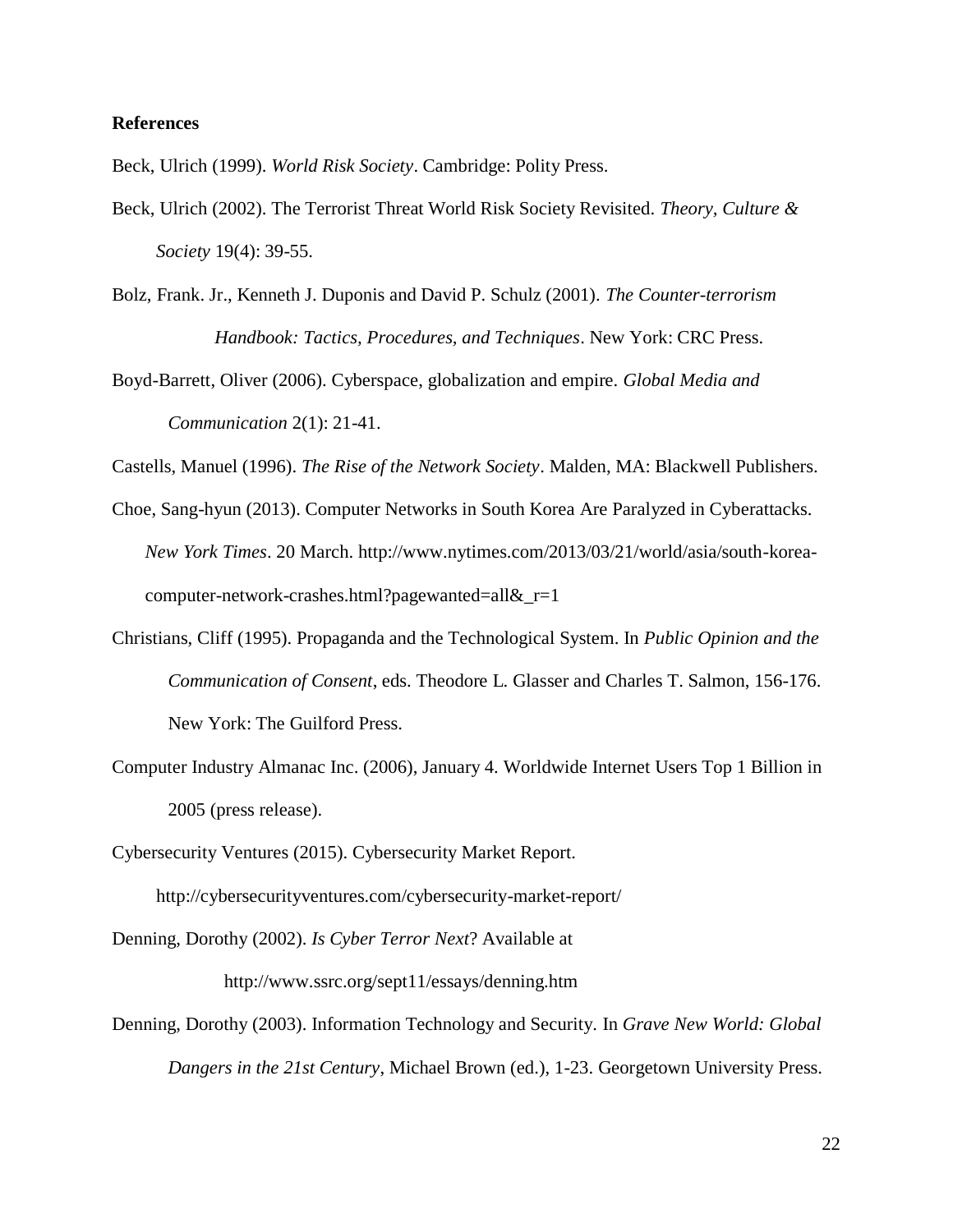- Drucker, Susan J. and Gary Gumpert (2000). CyberCrime and Punishment. *Critical Studies in Media Communication* 17(2): 133-158.
- Dyer-Witheford, Nick (1999). *Cyber-Marx: Cycles and Circuits of Struggle in High-Technology Capitalism*. Urbana, IL: University of Illinois Pres.
- "Edward Snowden interview: The NSA and its willing helpers" (2013, July 8). *Der Spiegel*. http://www.spiegel.de/international/world/interview-with-whistleblower-edward-snowdenon-global-spying-a-910006.html
- Fitzgerald, Brian (2014). Data Point: U.S. Ranks Behind Latvia in Offering Top-Speed Broadband Connections. *The Wall Street Journal*. 27 June. http://blogs.wsj.com/digits/2014/06/27/data-point-u-s-ranks-behind-latvia-in-offering-topspeed-broadband-connections/
- Frieden, Robert (2001). *Managing Internet Driven Change in International Telecommunications*. Boston: Artech House, 2001.
- Garfinkel, Simson (2002). The FBI's cyber-crime Crackdown. *Technology Review* 105 (9): 66- 74.
- Gartner (2015). Gartner Says Worldwide Information Security Spending Will Grow Almost 4.7 Percent to Reach \$75.4 Billion in 2015. 23 July. Press Release.

Hamelink, Cees (2000). *The Ethics of Cyberspace*. London: Sage.

- Hart, Catherine, Dal Yong Jin, and Andrew Feenberg (2014). "The Insecurity of Innovation: A Critical Analysis of Cybersecurity in the United States." *International Journal of Communication* 8: 2860-2878.
- Heng, Yee-Kung (2006). The 'Transformation of War' Debate: Through the Looking Glass of Ulrich Beck's World Risk Society. *International Relations* 20(1): 69-91.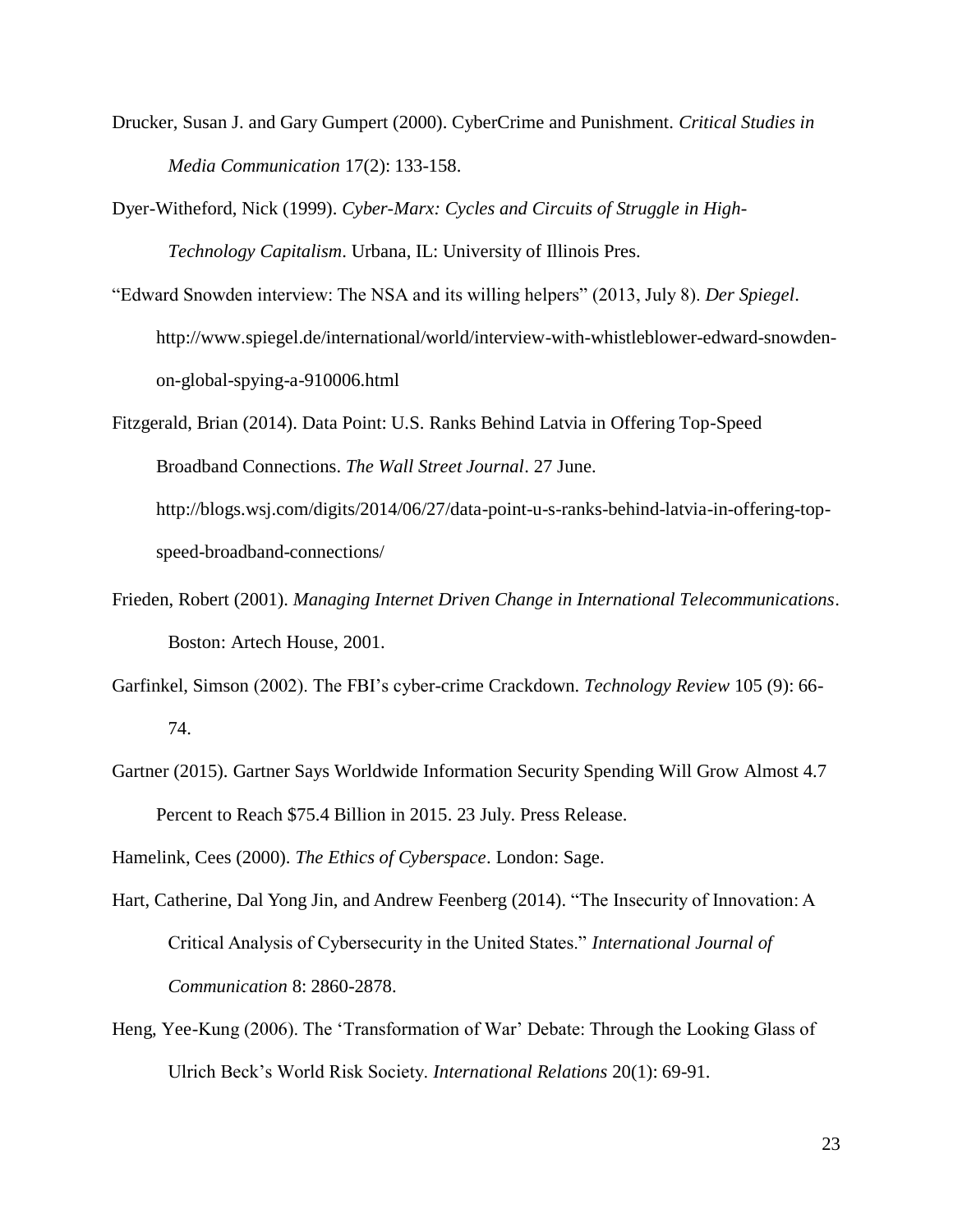Hwang, H. K. (2002). Broadband Internet. *Maeil Economic Daily*, 28 May, 19.

Internet Live Stats (2016). Internet Users.<http://www.internetlivestats.com/internet-users/>

Jarvis, Darryl S.L. (2007). Risk, Globalisation and the State: A Critical Appraisal

of Ulrich Beck and the World Risk Society Thesis. *Global Society* 21(1): 23-46.

- Jhally, Sut (1989). The Political Economy of Culture. In *Cultural Politics in Contemporary America*. eds. Jhally, Sut and I. Angus, 65-81. New York: Routledge.
- Jin, Dal Yong (2003). Beyond Cyber-terrorism: Cyber-security in Everyday Life. *The Ellul Forum* 32: 8-13.
- Jin, Dal Yong (2011). *Hands On/Hands Off: The Korean State and the Market Liberalization of the Communication Industry*. Cresskill, NJ: Hampton Press.
- Jin, Dal Yong (2016). Cultural Interpretation of Cyberterrorism and Cybersecurity in Everyday Life. In Shaw, Jeffrey (ed.). *Jacques Ellul on Violence, Terrorism, and War,* 53-69. Eugene, OR: Wipf & Stock Publishers.
- Jun, J., S. LaFoy, and E. Sohn (2015). *North Korea's Cyber Operations: strategies and responses*. New York: Rowman & Littlefield.
- Kirkpatrick, David (2003). War images give new purpose to High-Speed Web. *New York Times*, 24 March, C1.
- Kizza, Joseph Migga (2002). *Computer Network Security and Cyber Ethics*. London: McFarland & Company, Inc.

Korea Creative Content Agency (2015). *2015 Game Whitepaper*. Naju: KOCCA.

Korean National Police Agency (2006). *2005 Policy White Paper*. Seoul: National Policy Agency. Available at [http://www.police.go.kr/index.jsp?\\_page=2281.](http://www.police.go.kr/index.jsp?_page=2281)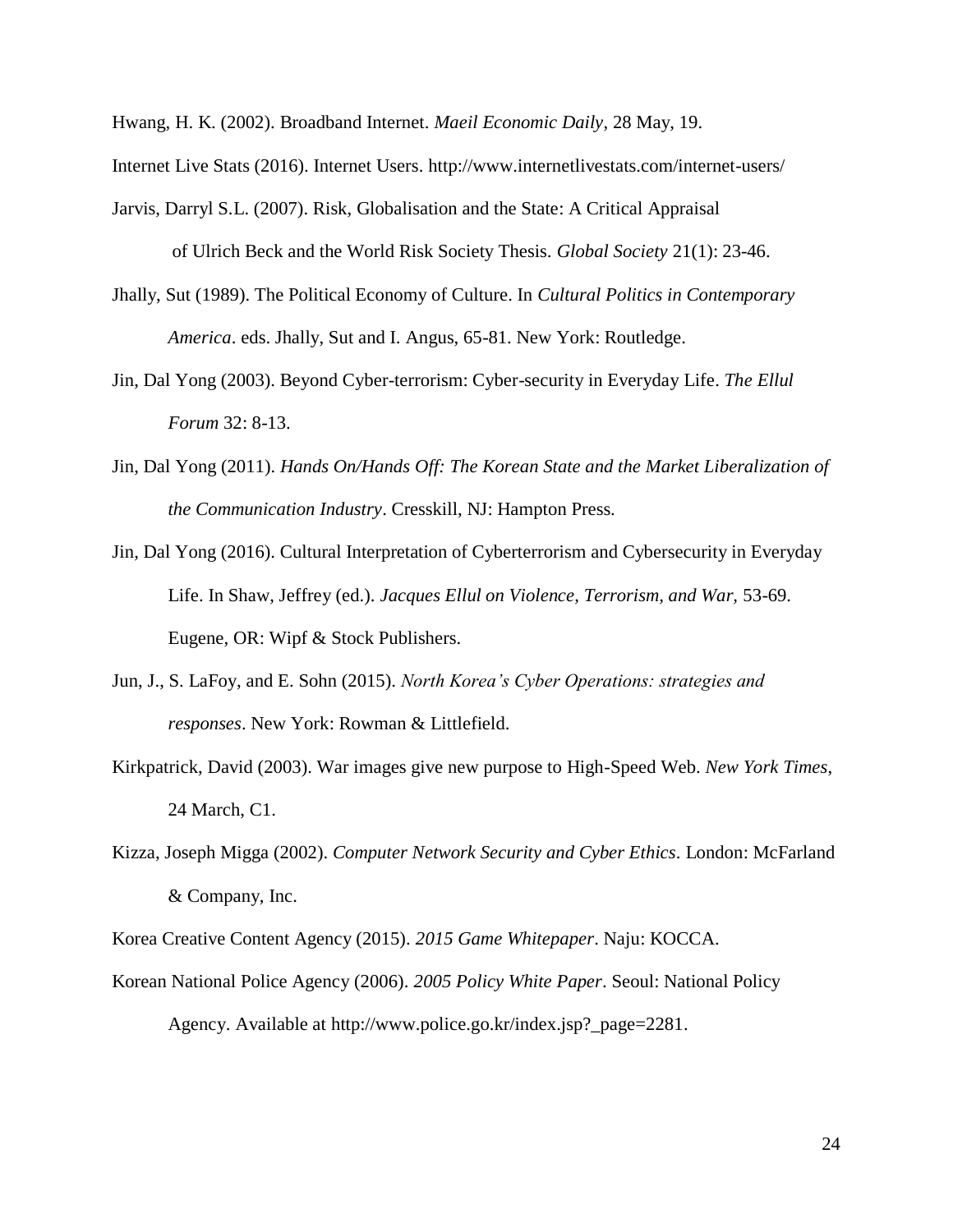- Korean National Police Agency (2003). *2003 Policy White Paper*. Seoul: National Policy Agency.
- Korean National Police Agency (2002). *2002 Policy White Paper*. Seoul: National Policy Agency.

Korean National Policy Agency (2016). Cyber Security. Seoul: KNPA. http://www.police.go.kr/portal/main/contents.do?menuNo=200311

- Lemke, Tim (2002). Cyber-terror a certainty, and government is most vulnerable. *Insight on the News* 18 (1): 31.
- Lewis, Lee (2016). Asia cyber vulnerability gap leaves richer nations exposed. *Financial Times*. 23 February. [http://www.ft.com/intl/cms/s/0/3ceb2a98-d9e5-11e5-98fd-](http://www.ft.com/intl/cms/s/0/3ceb2a98-d9e5-11e5-98fd-06d75973fe09.html#axzz4AA1kiF1i)[06d75973fe09.html#axzz4AA1kiF1i](http://www.ft.com/intl/cms/s/0/3ceb2a98-d9e5-11e5-98fd-06d75973fe09.html#axzz4AA1kiF1i)
- Lia, Brynjar (2005). *Globalization and the Future of Terrorism: Patterns and Predictions*. London: Routledge.
- Linder, Matt (2015). Global e-commerce sales set to grow 25% in 2015. Internet Retailer. 29 July. https://www.internetretailer.com/2015/07/29/global-e-commerce-set-grow-25-2015
- Mansell, Robin (2004). Political Economy, Power and New Media. *New Media & Society* 6(1): 96-105.
- McChesney, Robert (2000). *Rich Media, Poor Democracy: Communication Politics in Dubious Times*. New York: The New Press.
- Menon, Rekha (2006). Paying bills at the click of a mouse Online Banking: Broadband has expanded the range of services available. *Financial Times*, 10 May, 4.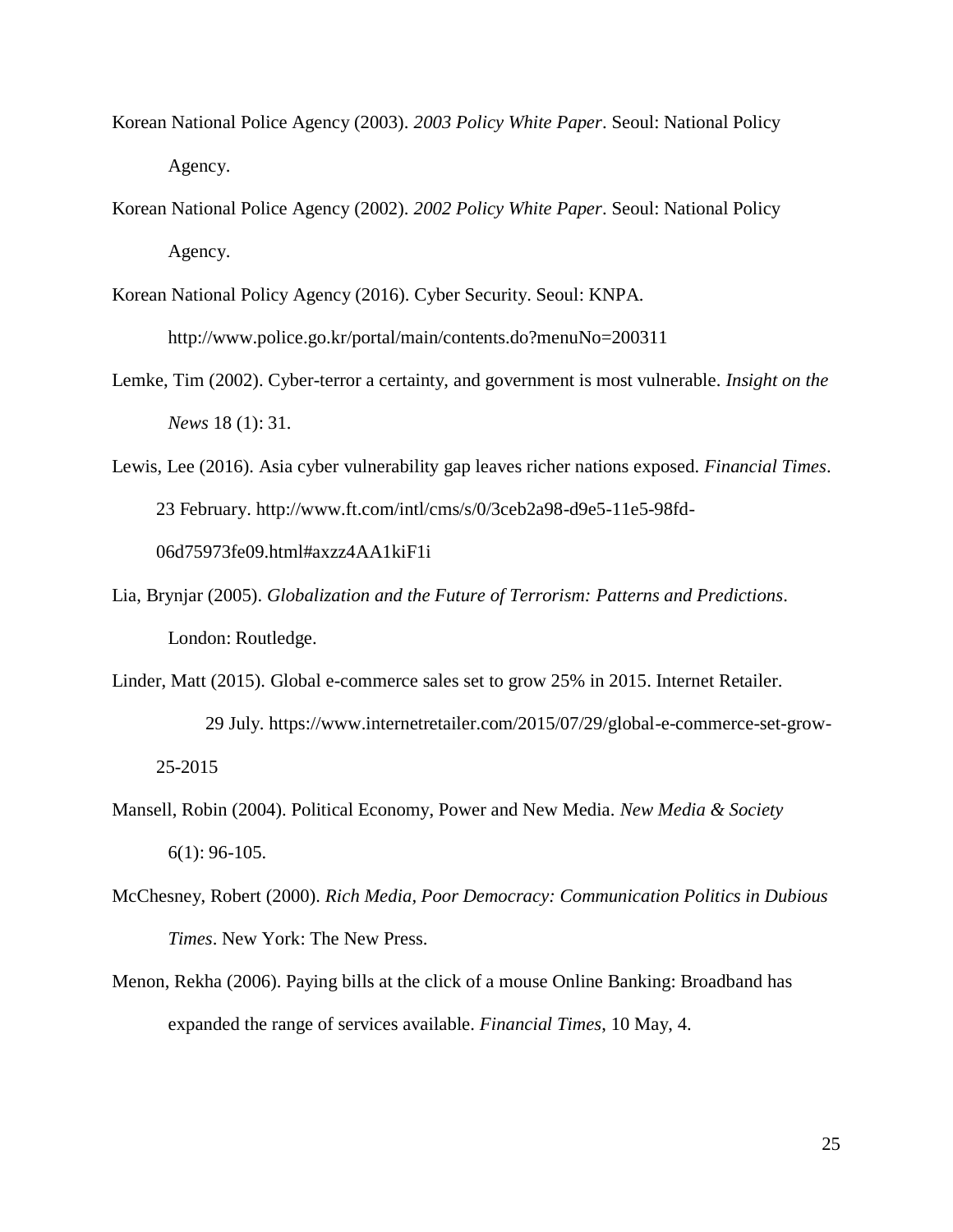Ministry of Information and Communication (2006). *2006 Korea Internet White Paper*, Seoul: MIC.

Misra, Sunil (2003). High-tech Terror. *American City & Country* 118 (6): HS 6.

Obama, Barack (2016). Protecting U.S. Innovation From Cyberthreats (commentary). *The Wall Street Journal*. 9 February. http://www.wsj.com/articles/protecting-u-s-innovation-fromcyberthreats-1455012003

OECD (2001). *Communication Outlook 2001.* Paris: OECD.

- Papalardo, Denise and M. Martin (2002). Lobbying Group Outlines Big-Pipe Dream. *Network World*, 21 January, 8.
- Powell, Michael (2001). Remarks of Michael K. Powell Chairman Federal Communications Commission At the National Summit on Broadband Deployment. Washington, D.C. 25 October.
- Robins, Kevin and Frank Webster (1999). *Times of the Technoculture: From the Information Society to the Virtual Life*. London: Routledge.
- Robinson, Clarence (2001). Physical Disaster Propels Cybersecurity Initiatives. S*ignal* 56 (3): 17-20.
- Sandywell, Barry (2006). Monsters in Cyberspace: Cyberphobia and Cultural Panic in the Information Age. *Information, Communication & Society* 9 (1): 39-61.
- Saravanamuthu, Kala (2002). Information Technology and Ideology. *Journal of Information Technology* 17 (2): 79-88.
- Schiller, Dan (2000). *Digital Capitalism: Networking the Global Market System*. Cambridge, MA: MIT Press.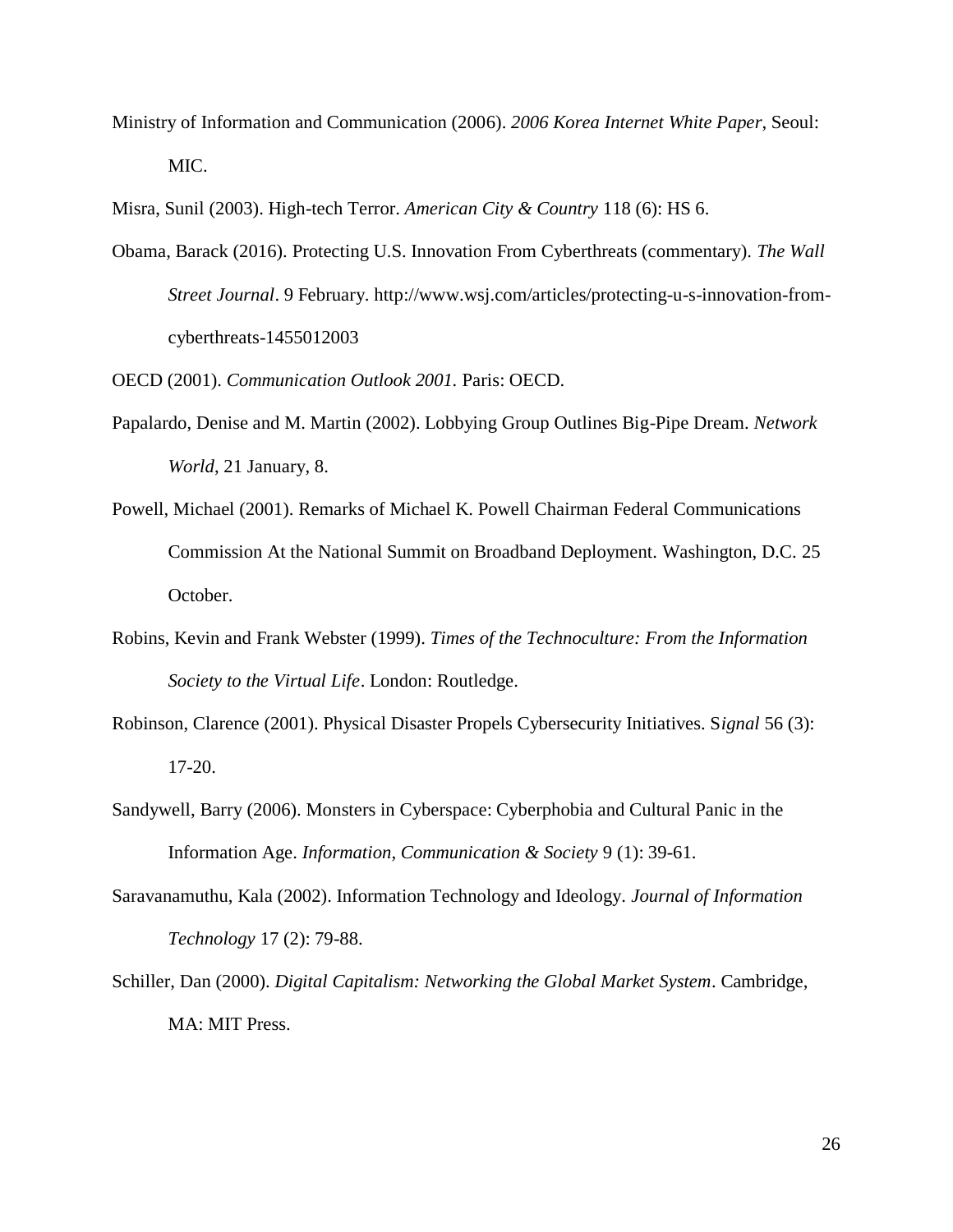- Schmitt, Michael (2012). International Law in Cyberspace: The Koh Speech and Tallinn Manual Juxtaposed. *Harvard International Law Journal* 54:13-37.
- Schjolberg, Stein (2007). Terrorism in Cyberspace Myth or reality? http://www.cybercrimelaw.net/documents/Cyberterrorism.pdf
- Singer, P.W. and A. Friedman (2014). *Cybersecurity and Cyberwar: what everyone needs to know*. New York: Oxford University Press.
- Sofaer, Abraham and Seymour E. Goodman (2001). *The Transnational Dimension of Cyber crime and Terrorism* (ed.). Stanford, CA: Stanford University Press.

Squitieri, Tom (2002). Cyberspace full of terror targets. *USA Today,* 6 May, 11A.

Taylor, Chris (2006). The future is in South Korea. 14 June, *CNN*. http://money.cnn.com/2006/06/08/technology/business2\_futureboy0608/index.htm

- Technology Briefing E-Commerce: Sales Rise 25% To Record (2004). *New York Times*, 24 February, C10.
- Tsfati, Yariv & Gabriel Weimann (2002). www.terrorism.com: Terror on the Internet. *Studies in Conflict & Terrorism* 25: 317-332.

Upgrade Business Era: PC Bang. (2003). *KyungHyung Shinmun*, 30 September, 30.

- Verton, Dan (2003a). *Black Ice: The invisible threat of Cyberterrorism*. New York: McGraw-Hill.
- Verton, Dan (2003b). Cyberthreats not to be dismissed, warns Clarke. *Computerworld* 27(1): 6 January, 10.
- Volz, Dustin and Mark Hosenball (2016). Concerned by cyber threat, Obama seeks big increase in funding. 10 February. Reuters. [http://www.reuters.com/article/us-obama-budget-cyber](http://www.reuters.com/article/us-obama-budget-cyber-idUSKCN0VI0R1)[idUSKCN0VI0R1](http://www.reuters.com/article/us-obama-budget-cyber-idUSKCN0VI0R1)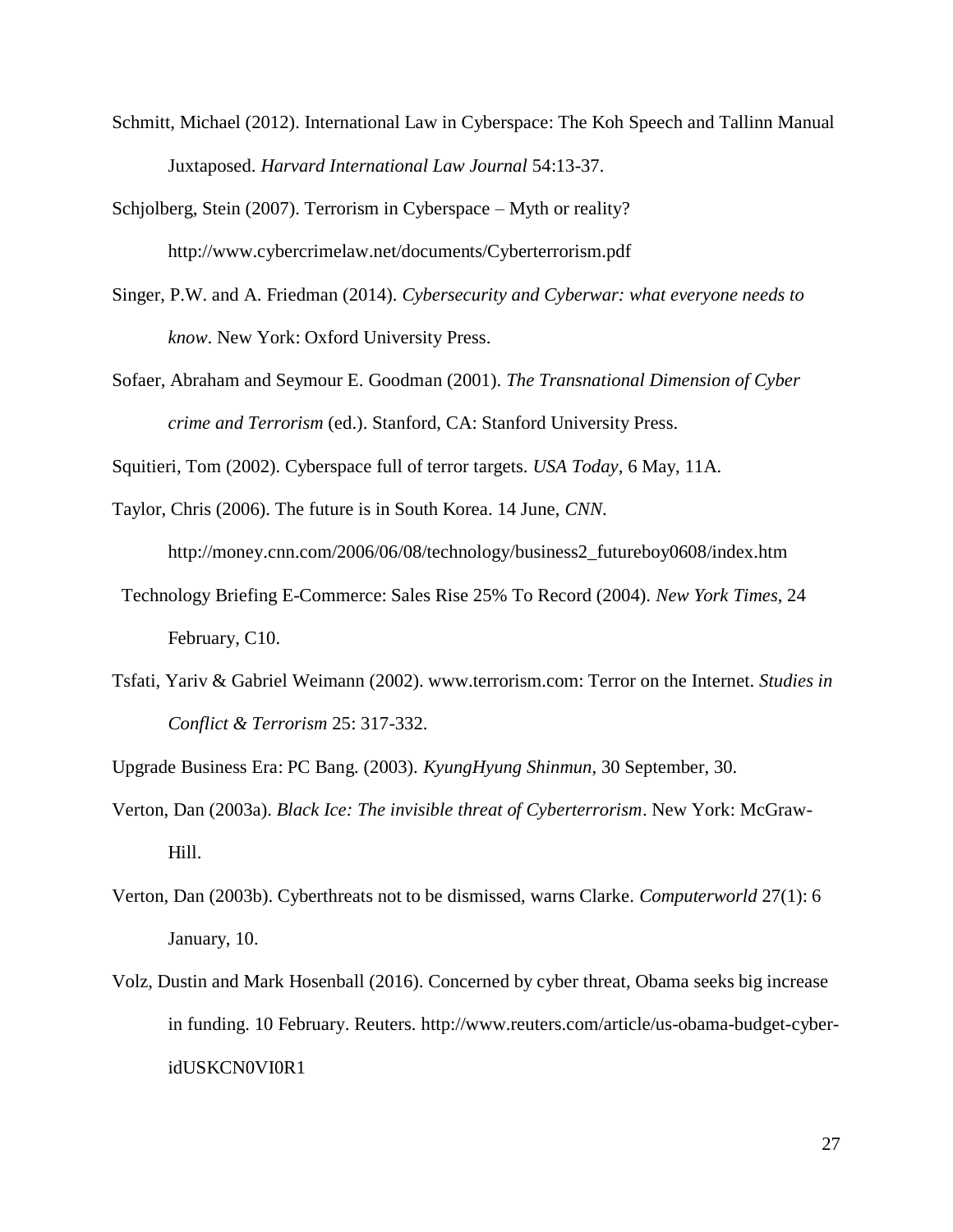- Warf, Barney (2015), The Hermit Kingdom in cyberspace: unveiling the North Korean internet. *Information, Communication & Society* 18 (1): 109-120.
- Weimann, Gabriel (2004). Cyberterrorism How Real Is the Threat? United States Institute of Peace- Special Report 119: 1-12.
- Wiener, Norbert (1954). *Human Uses of Human Beings: Cybernetics and Society*, 2nd ed. Boston: Houghton Mifflin.
- The World FaceBook (2013). Internet Hosts. Washington, D.C.: The Central Intelligence Agency. https://www.cia.gov/library/publications/the-worldfactbook/rankorder/2184rank.html

*Yonhap News* (2016). S. Korea beefs up security against North Korea cyber attack. 15 February.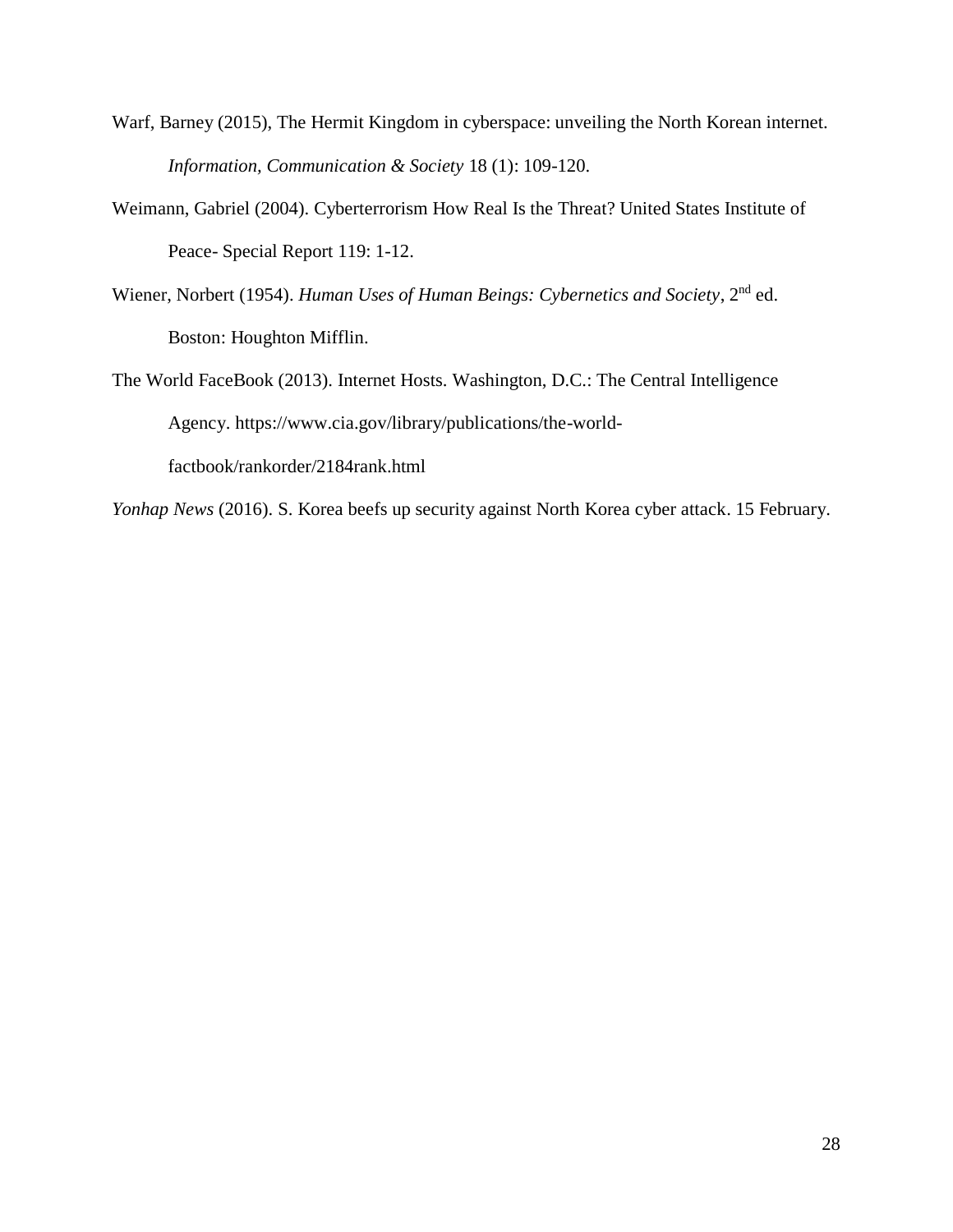Institute for Journalism, Media & Communication Studies (MEDIACOM), Keio University publishes MEDIACOM Working Paper Series electronically.

@ Copyright is held by the author or authors of the Working Paper

MEDIACOM Working Paper cannot be republished, reprinted, or reproduced in any format without the permission of the author or authors.

Note: The views expressed in each paper are those of the author or authors of the paper. They do not represent the views of Institute for Journalism, Media & Communication Studies, or Keio University.

Editor of the MEDIACOM Working Paper Series

Professor YAMAMOTO Nobuto (2015-)

Institute for Journalism, Media & Communications Studies

Keio University

108-8345

Tokyo, Minato-ku, Mita 2-15-45

<http://www.mediacom.keio.ac.jp/english/>